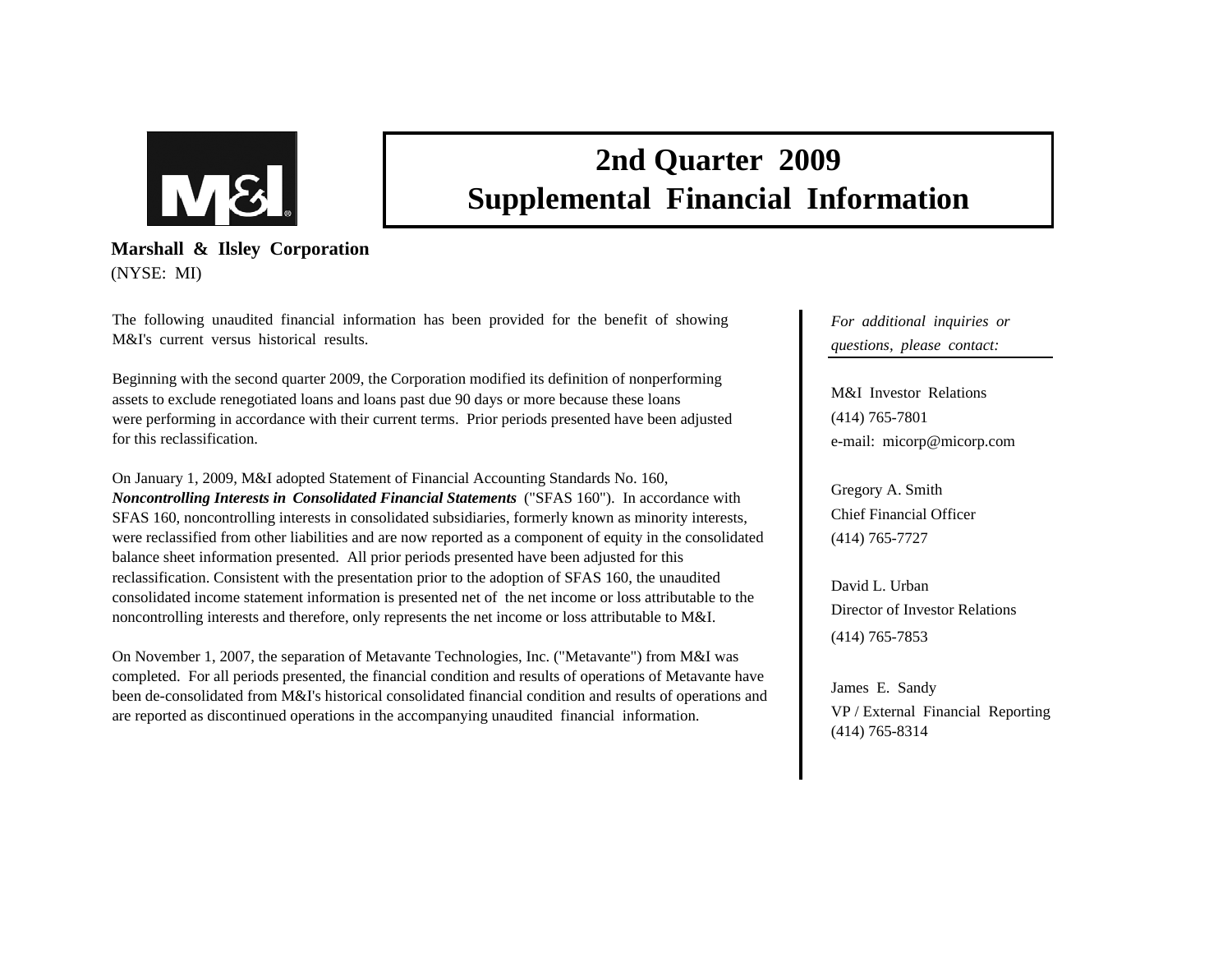Quarterly Financial Information

|                                                              | 2nd Qtr.<br>2009 | 1st Qtr.<br>2009                | 4th Qtr.<br>2008 | 3rd Qtr.<br>2008         | 2nd Qtr.<br>2008 | 1st Qtr.<br>2008 | 4th Qtr.<br>2007         | 3rd Qtr.<br>2007 | 2nd Otr.<br>2007 |
|--------------------------------------------------------------|------------------|---------------------------------|------------------|--------------------------|------------------|------------------|--------------------------|------------------|------------------|
| PER COMMON SHARE DATA                                        |                  |                                 |                  |                          |                  |                  |                          |                  |                  |
| Diluted:                                                     |                  |                                 |                  |                          |                  |                  |                          |                  |                  |
| <b>Income (Loss) from Continuing Operations</b>              | (\$0.50)         | (\$0.44)                        | (S7.25)          | \$0.32                   | (\$1.52)         | \$0.56           | (\$0.09)                 | \$0.65           | \$0.68           |
| Net Income (Loss)                                            | (0.50)           | (0.44)                          | (7.25)           | 0.32                     | (1.52)           | 0.56             | 1.83                     | 0.83             | 0.83             |
| <b>Basic:</b>                                                |                  |                                 |                  |                          |                  |                  |                          |                  |                  |
| Income (Loss) from Continuing Operations                     | (0.50)           | (0.44)                          | (7.25)           | 0.32                     | (1.52)           | 0.56             | (0.09)                   | 0.66             | 0.69             |
| Net Income (Loss)                                            | (0.50)           | (0.44)                          | (7.25)           | 0.32                     | (1.52)           | 0.56             | 1.86                     | 0.84             | 0.85             |
| <b>Dividend Declared per Common Share</b>                    | 0.01             | 0.01                            | 0.32             | 0.32                     | 0.32             | 0.31             | 0.31                     | 0.31             | 0.31             |
| <b>Book Value per Common Share</b>                           | 13.78            | 17.45                           | 17.58            | 25.12                    | 25.26            | 27.09            | 26.86                    | 26.45            | 25.20            |
| <b>Common Shares Outstanding (millions):</b>                 |                  |                                 |                  |                          |                  |                  |                          |                  |                  |
| Average - Diluted                                            | 280.8            | 264.5                           | 261.0            | 259.2                    | 258.6            | 262.3            | 269.4                    | 266.3            | 264.8            |
| End of Period                                                | 368.1            | 265.7                           | 265.3            | 260.0                    | 259.4            | 259.1            | 263.5                    | 267.1            | 257.1            |
| <b>INCOME STATEMENT (\$millions)</b>                         |                  |                                 |                  |                          |                  |                  |                          |                  |                  |
| Net Interest Income (FTE)                                    | \$398.5          | \$408.8                         | \$469.0          | \$447.5                  | \$454.6          | \$437.5          | \$425.9                  | \$410.2          | \$406.8          |
| <b>Provision for Loan &amp; Lease Losses</b>                 | 468.2            | 477.9                           | 850.4            | 155.0                    | 886.0            | 146.3            | 235.1                    | 41.5             | 26.0             |
|                                                              |                  |                                 |                  |                          |                  |                  |                          |                  |                  |
| Wealth Management                                            | 65.8             | 62.7                            | 64.2             | 71.3                     | 74.8             | 71.9             | 70.1                     | 66.5             | 65.6             |
| Service Charge on Deposits                                   | 34.1             | 35.3                            | 35.9             | 36.7                     | 37.9             | 35.7             | 32.0                     | 30.9             | 30.1             |
| Mortgage Banking<br>Net Investment Securities Gains (Losses) | 18.0<br>82.7     | 10.8<br>0.1                     | 4.5<br>(9.9)     | 5.5<br>1.0               | 6.6<br>0.5       | 9.4<br>25.7      | 5.4<br>4.9               | 6.5<br>8.9       | 12.0<br>19.4     |
| Bank-Owned Life Insurance Revenue                            | 8.0              | 9.3                             | (1.2)            | 12.8                     | 12.0             | 12.4             | 11.8                     | 10.5             | 8.0              |
| Other                                                        | 58.6             | 58.5                            | 72.6             | 56.5                     | 55.2             | 56.1             | 79.5                     | 60.0             | 51.4             |
| <b>Total Non-Interest Revenues</b>                           | 267.2            | 176.7                           | 166.1            | 183.8                    | 187.0            | 211.2            | 203.7                    | 183.3            | 186.5            |
| Salaries & Employee Benefits                                 | 187.2            | 155.2                           | 178.0            | 184.0                    | 186.6            | 174.7            | 174.0                    | 166.8            | 168.9            |
| Net Occupancy and Equipment                                  | 32.4             | 33.8                            | 32.8             | 31.7                     | 31.2             | 31.2             | 28.8                     | 27.7             | 28.1             |
| Software Expenses                                            | 7.0              | 6.6                             | 5.6              | 6.5                      | 6.3              | 6.2              | 6.5                      | 4.9              | 4.7              |
| <b>Processing Charges</b>                                    | 33.8             | 33.7                            | 33.0             | 33.2                     | 33.7             | 32.1             | 36.2                     | 33.9             | 33.2             |
| Supplies, Printing, Postage and Delivery                     | 8.9              | 9.1                             | 9.5              | 9.3                      | 11.6             | 11.8             | 10.6                     | 10.5             | 10.9             |
| FDIC Insurance                                               | 49.2             | 15.1                            | 7.2              | 6.0                      | 2.2              | 1.9              | 1.1                      | 0.9              | 1.0              |
| Professional Services                                        | 22.0             | 19.2                            | 23.9             | 16.5                     | 18.2             | 13.5             | 15.9                     | 9.1              | 9.3              |
| Intangible Amortization                                      | 5.8              | 5.8<br>$\overline{\phantom{a}}$ | 6.4              | 6.0                      | 6.0              | 5.9              | 5.4                      | 5.4<br>÷         | 5.2              |
| Goodwill Impairment<br>Other                                 | 68.8             | 67.0                            | 1,535.1<br>106.4 | 66.8                     | 84.6             | 38.5             | 167.6                    | 34.3             | 33.0             |
| <b>Total Non-Interest Expenses</b>                           | 415.1            | 345.5                           | 1,937.9          | 360.0                    | 380.4            | 315.8            | 446.1                    | 293.5            | 294.3            |
| Tax Equivalent Adjustment                                    | 6.7              | 7.1                             | 7.0              | 6.8                      | 7.0              | 7.1              | 7.1                      | 7.0              | 7.0              |
| Pre-Tax Income (Loss)                                        | (224.3)          | (245.0)                         | (2,160.2)        | 109.5                    | (631.8)          | 179.5            | (58.7)                   | 251.5            | 266.0            |
| Provision (Benefit) for Income Taxes                         | (110.0)          | (153.0)                         | (281.2)          | 26.4                     | (238.0)          | 33.3             | (34.2)                   | 77.8             | 87.1             |
| <b>Income (Loss) from Continuing Operations</b>              | (114.3)          | (92.0)                          | (1,879.0)        | 83.1                     | (393.8)          | 146.2            | (24.5)                   | 173.7            | 178.9            |
| Discontinued Operations, Net of Tax                          |                  |                                 |                  |                          |                  |                  |                          |                  |                  |
| Separation Transaction Costs                                 |                  |                                 |                  |                          |                  |                  | (18.6)                   | (4.0)            | (1.5)            |
| Gain on Sale of Metavante                                    |                  |                                 |                  |                          |                  |                  | 525.6                    |                  |                  |
| Metavante Net Income                                         |                  |                                 |                  |                          |                  |                  | 11.4                     | 50.2             | 42.9             |
| Net Income (Loss) Attributable to M&I                        | ( \$114.3)       | (\$92.0)                        | (\$1,879.0)      | \$83.1                   | (\$393.8)        | \$146.2          | \$493.9                  | \$219.9          | \$220.3          |
| <b>Preferred Dividends</b>                                   | (25.0)           | (24.9)                          | (12.7)           | $\overline{\phantom{a}}$ |                  |                  | $\overline{\phantom{a}}$ |                  | $\sim$           |
| Net Income (Loss) Attributable to M&I Common Shareholders    | (\$139.3)        | (\$116.9)                       | (\$1,891.7)      | \$83.1                   | (\$393.8)        | \$146.2          | \$493.9                  | \$219.9          | \$220.3          |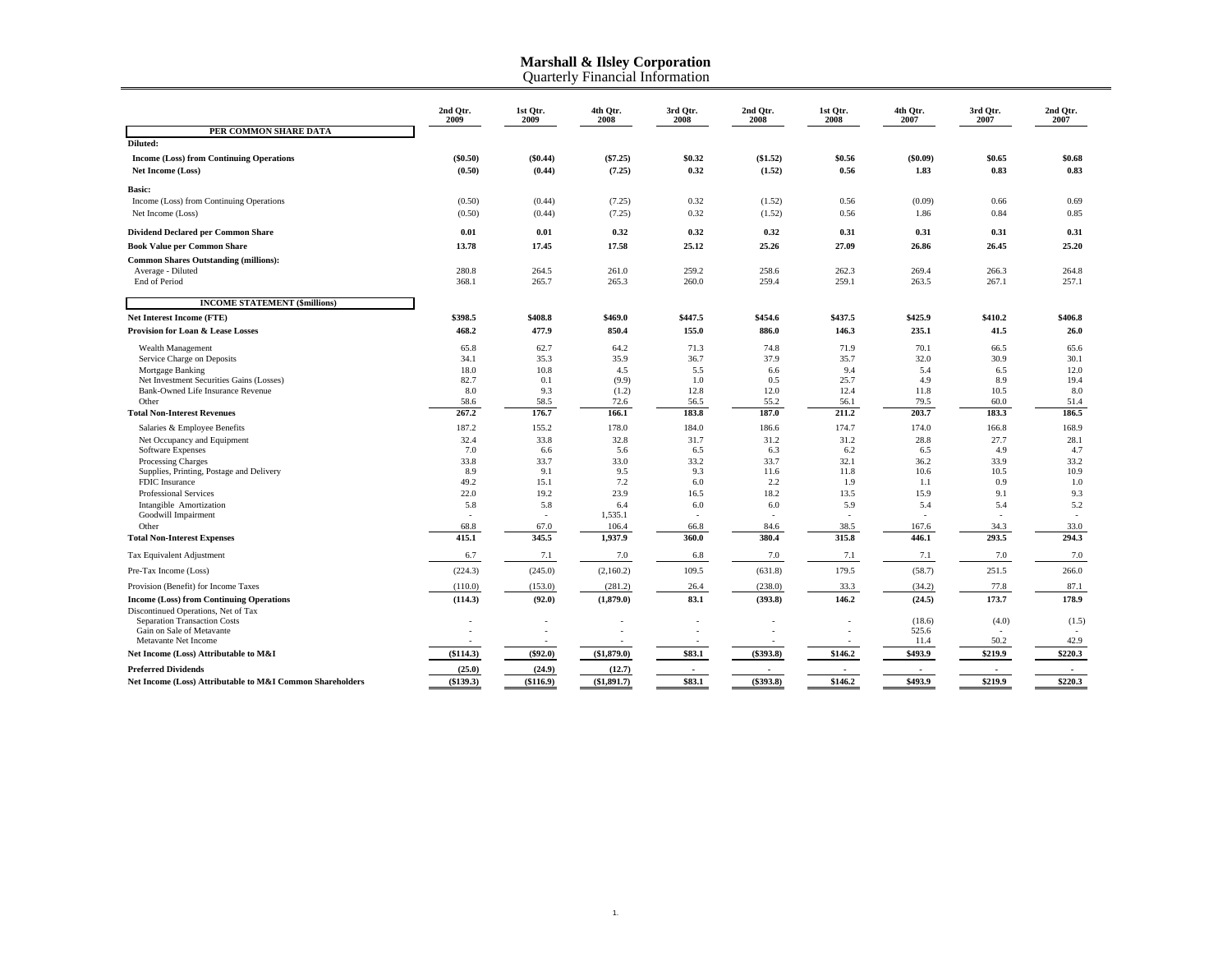Quarterly Financial Information

|                                                                  | <b>June 30,</b><br>2009 | March 31,<br>2009 | December 31,<br>2008 | September 30,<br>2008 | <b>June 30,</b><br>2008 | March 31,<br>2008 | December 31,<br>2007 | September 30,<br>2007 | <b>June 30,</b><br>2007 |
|------------------------------------------------------------------|-------------------------|-------------------|----------------------|-----------------------|-------------------------|-------------------|----------------------|-----------------------|-------------------------|
| <b>ASSETS - END OF PERIOD (\$millions)</b>                       |                         |                   |                      |                       |                         |                   |                      |                       |                         |
| Cash & Due From Banks                                            | \$797                   | \$745             | \$851                | \$982                 | \$1,316                 | \$1,360           | \$1,369              | \$1,034               | \$1,196                 |
| <b>Trading Assets</b>                                            | 261                     | 687               | 518                  | 163                   | 133                     | 195               | 125                  | 48                    | 51                      |
| Short - Term Investments                                         | 916                     | 451               | 231                  | 137                   | 596                     | 307               | 462                  | 717                   | 539                     |
| <b>Investment Securities</b>                                     | 6,125                   | 7,728             | 7,668                | 7,383                 | 7,695                   | 7,853             | 7,818                | 7,179                 | 7,492                   |
| Loan to Metavante                                                |                         |                   |                      |                       |                         |                   |                      | 982                   | 982                     |
| Loans & Leases:                                                  |                         |                   |                      |                       |                         |                   |                      |                       |                         |
| Commercial Loans & Leases                                        |                         |                   |                      |                       |                         |                   |                      |                       |                         |
| Commercial Loans                                                 | 14,282                  | 14,576            | 14,880               | 15,185                | 15,328                  | 14,901            | 13,794               | 13,052                | 12,518                  |
| Commercial Lease Financing                                       | 510                     | 532               | 562                  | 526                   | 514                     | 513               | 533                  | 517                   | 513                     |
| Total Commercial Loans & Leases<br><b>Commercial Real Estate</b> | 14,792                  | 15,108            | 15,442               | 15,711                | 15,842                  | 15,414            | 14,327               | 13,569                | 13,031                  |
| <b>Commercial Real Estate</b>                                    | 13,938                  | 12,999            | 12,542               | 12,113                | 11,891                  | 11,574            | 11,096               | 10,875                | 10,463                  |
| Commercial Construction & Development                            | 3,790                   | 4,643             | 5,063                | 5,406                 | 5,355                   | 5,383             | 4,958                | 4,814                 | 4,526                   |
| <b>Total Commercial Real Estate</b>                              | 17,728                  | 17,642            | 17,605               | 17,519                | 17,246                  | 16,957            | 16,054               | 15,689                | 14,989                  |
| <b>Residential Real Estate</b><br><b>Residential Real Estate</b> | 5,615                   | 5,711             | 5,734                | 5,675                 | 5,632                   | 5,358             | 4,592                | 4,357                 | 4,223                   |
| Residential Construction & Development                           | 3.040                   | 3,608             | 3,980                | 4,354                 | 4,614                   | 4,984             | 5,153                | 5,343                 | 5,259                   |
| <b>Total Residential Real Estate</b>                             | 8,655                   | 9,319             | 9,714                | 10,029                | 10,246                  | 10,342            | 9,745                | 9,700                 | 9,482                   |
| Personal Loans & Leases:                                         |                         |                   |                      |                       |                         |                   |                      |                       |                         |
| Personal Loans                                                   | 2,068                   | 1,952             | 1,929                | 1,902                 | 1,714                   | 1,665             | 1,560                | 1,515                 | 1,394                   |
| Personal Lease Financing<br>Home Equity Loans & Lines            | 179<br>4.912            | 199<br>5.025      | 213<br>5.082         | 203<br>5.053          | 193<br>4.992            | 200<br>4.722      | 197<br>4.413         | 192<br>4.304          | 180<br>4.206            |
| Total Consumer Loans & Leases                                    | 7,159                   | 7,176             | 7,224                | 7,158                 | 6.899                   | 6,587             | 6,170                | 6,011                 | 5,780                   |
| Total Loans & Leases                                             | 48,334                  | 49,245            | 49,985               | 50,417                | 50,233                  | 49,300            | 46,296               | 44,969                | 43,282                  |
| Reserve for Loan & Lease Losses                                  | (1, 368)                | (1,352)           | (1,202)              | (1,031)               | (1,029)                 | (544)             | (496)                | (453)                 | (431)                   |
| Premises and Equipment, net                                      | 573                     | 570<br>758        | 565                  | 542                   | 524                     | 514               | 470                  | 470                   | 457                     |
| Goodwill & Intangibles<br>Other Assets                           | 757<br>3,393            | 2,958             | 763<br>2,957         | 2,237<br>2,671        | 2,242<br>2,550          | 2,246<br>2,167    | 1,808<br>1,997       | 1,824<br>2,638        | 1,745<br>1,605          |
| <b>Total Assets of Continuing Operations</b>                     | 59,788                  | 61,790            | 62,336               | 63,501                | 64,260                  | 63,398            | 59,849               | 59,408                | 56,918                  |
| Assets of Discontinued Operations                                |                         |                   |                      |                       |                         |                   |                      | 1,360                 | 1,380                   |
| <b>Total Assets</b>                                              | \$59,788                | \$61,790          | \$62,336             | \$63,501              | \$64,260                | \$63,398          | \$59,849             | \$60,768              | \$58,298                |
|                                                                  |                         |                   |                      |                       |                         |                   |                      |                       |                         |
| <b>LIABILITIES - END OF PERIOD (\$millions)</b>                  |                         |                   |                      |                       |                         |                   |                      |                       |                         |
| Deposits:                                                        |                         |                   |                      |                       |                         |                   |                      |                       |                         |
| Noninterest Bearing<br><b>Interest Bearing:</b>                  | \$7,848                 | \$6,988           | \$6,880              | \$6,359               | \$6,390                 | \$6,138           | \$6,174              | \$5,559               | \$5,739                 |
| Savings & NOW                                                    | 4,893                   | 3,628             | 3,454                | 3,151                 | 3,253                   | 3,187             | 3,062                | 2,813                 | 2,833                   |
| Money Market                                                     | 9,979                   | 10,614            | 10,753               | 10,640                | 10,774                  | 11,673            | 10,841               | 11,534                | 10,885                  |
| <b>Time Deposits</b>                                             | 18,080                  | 17,725            | 18,072               | 17,958                | 17,478                  | 14,854            | 12,507               | 11,492                | 12,765                  |
| Foreign Deposits                                                 | 392                     | 609               | 1,864                | 1,932                 | 3,278                   | 2,875             | 2,607                | 3,010                 | 3,317                   |
| <b>Total Interest Bearing Deposits</b>                           | 33,344                  | 32,576            | 34,143               | 33,681                | 34,783                  | 32,589            | 29,017               | 28,849                | 29,800                  |
| <b>Total Deposits</b>                                            | 41,192                  | 39,564            | 41,023               | 40,040                | 41,173                  | 38,727            | 35,191               | 34,408                | 35,539                  |
| Short - Term Borrowings                                          | 1,475                   | 5,336             | 4,058                | 6,267                 | 6,036                   | 7,045             | 6,811                | 7,168                 | 3,258                   |
| Long - Term Borrowings                                           | 9,297                   | 9,539             | 9,614                | 9,714                 | 9,565                   | 9,672             | 9,873                | 10,809                | 12,119                  |
| Other Liabilities                                                | 1,135                   | 1,100             | 1,371                | 978                   | 962                     | 970               | 931                  | 1,400                 | 911                     |
| Liabilities of Discontinued Operations                           |                         |                   |                      |                       |                         |                   |                      | (62)                  | 10                      |
| <b>Total Liabilities</b>                                         | 53,099                  | 55,539            | 56,066               | 56,999                | 57,736                  | 56,414            | 52,806               | 53,723                | 51,837                  |
| <b>EQUITY - END OF PERIOD (\$millions)</b>                       |                         |                   |                      |                       |                         |                   |                      |                       |                         |
| Preferred Equity                                                 | 1,643                   | 1,639             | 1,636                |                       |                         |                   |                      |                       |                         |
| <b>Common Equity</b>                                             | 5,105                   | 4,677             | 4,782                | 6,599                 | 6,582                   | 7,042             | 7,086                | 7,068                 | 6,502                   |
| Unrealized Gains (Losses) on Securities                          | $\boldsymbol{\Delta}$   | 15                | (57)                 | (68)                  | (31)                    | $\mathbf Q$       | (10)                 | (29)                  | (80)                    |
| Unrealized Gains (Losses) on Derivatives                         | (75)                    | (93)              | (103)                | (42)                  | (40)                    | (80)              | (47)                 | (21)                  | 12                      |
| Postretirement Benefits - Funded Status                          | -1                      | 2                 | 2                    | 3                     | $\mathbf{3}$            | 3                 | $\overline{4}$       | $\overline{4}$        | $\overline{4}$          |
| Accumulated Other Comprehensive Income                           | (70)                    | (76)              | (158)                | (107)                 | (68)                    | (68)              | (53)                 | (46)                  | (64)                    |
| <b>Total Common Equity</b>                                       | 5,035                   | 4,601             | 4,624                | 6,492                 | 6,514                   | 6,974             | 7,033                | 7,022                 | 6,438                   |
| Marshall & Ilsley Corporation Shareholders' Equity               | 6,678                   | 6,240             | 6,260                | 6,492                 | 6,514                   | 6,974             | 7,033                | 7,022                 | 6,438                   |
| Noncontrolling Interest in Subsidiaries                          | 11                      | 11                | 10                   | 10                    | 10                      | 10                | 10                   | 23                    | 23                      |
| <b>Total Equity</b>                                              | 6,689                   | 6,251             | 6,270                | 6,502                 | 6,524                   | 6,984             | 7,043                | 7,045                 | 6,461                   |
| Total Liabilities & Equity                                       | \$59,788                | \$61,790          | \$62,336             | \$63,501              | \$64,260                | \$63,398          | \$59,849             | \$60,768              | \$58,298                |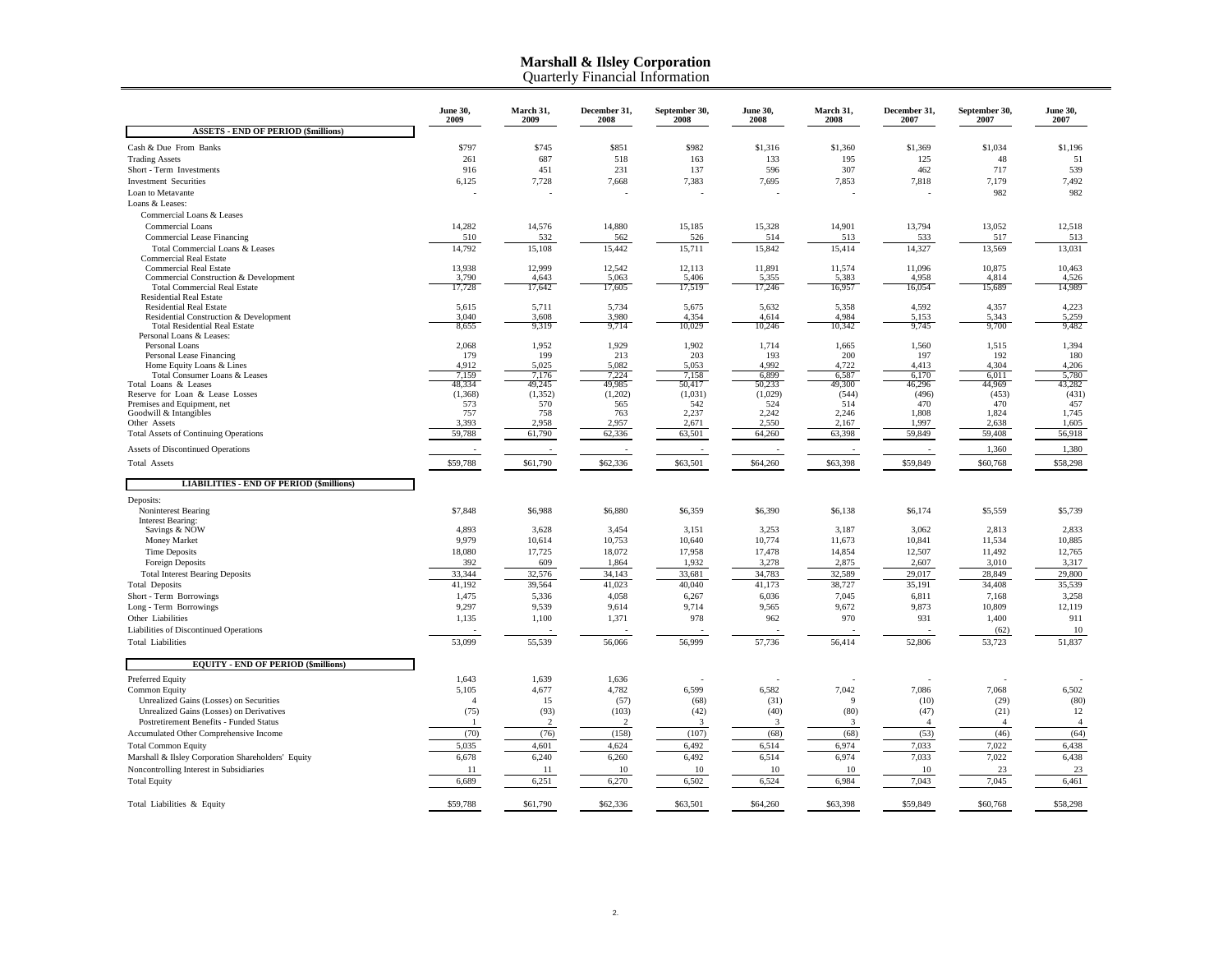Quarterly Financial Information

|                                                                                         | 2nd Otr.<br>2009 | 1st Otr.<br>2009 | 4th Otr.<br>2008 | 3rd Otr.<br>2008 | 2nd Otr.<br>2008 | 1st Otr.<br>2008 | 4th Qtr.<br>2007 | 3rd Qtr.<br>2007 | 2nd Otr.<br>2007 |
|-----------------------------------------------------------------------------------------|------------------|------------------|------------------|------------------|------------------|------------------|------------------|------------------|------------------|
| <b>AVERAGE ASSETS (\$millions)</b>                                                      |                  |                  |                  |                  |                  |                  |                  |                  |                  |
| Cash & Due from Banks                                                                   | \$748            | \$803            | \$867            | \$892            | \$879            | \$953            | \$1,000          | \$1,022          | \$1,004          |
| <b>Trading Assets</b>                                                                   | 581              | 585              | 304              | 144              | 162              | 179              | 78               | 49               | 58               |
| Short - Term Investments                                                                | 459              | 570              | 617              | 387              | 371              | 332              | 468              | 393              | 270              |
| <b>Investment Securities</b>                                                            | 7,314            | 7,689            | 7,298            | 7,509            | 7,735            | 7,911            | 7,672            | 7,388            | 7,548            |
| Loan to Metavante                                                                       |                  |                  |                  |                  |                  |                  | 331              | 982              | 982              |
| Loans & Leases:                                                                         |                  |                  |                  |                  |                  |                  |                  |                  |                  |
| Commercial Loans & Leases:                                                              |                  |                  |                  |                  |                  |                  |                  |                  |                  |
| <b>Commercial Loans</b>                                                                 | 14,404           | 14,745           | 14,888           | 15,002           | 15,086           | 14,389           | 13,264           | 12,755           | 12,494           |
| Commercial Lease Financing                                                              | 522              | 547              | 534              | 511              | 517              | 522              | 528              | 510              | 507              |
| Total Commercial Loans & Leases<br><b>Commercial Real Estate</b>                        | 14,926           | 15,292           | 15,422           | 15,513           | 15,603           | 14,911           | 13,792           | 13,265           | 13,001           |
| <b>Commercial Real Estate</b>                                                           | 13,549           | 12,872           | 12,203           | 11,942           | 11,703           | 11,507           | 10,920           | 10,728           | 10,403           |
| Commercial Construction & Development                                                   | 4,188            | 4,820            | 5.490            | 5,419            | 5,423            | 5,436            | 4,941            | 4.680            | 4,379            |
| <b>Total Commercial Real Estate</b>                                                     | 17,737           | 17,692           | 17,693           | 17,361           | 17,126           | 16,943           | 15,861           | 15,408           | 14,782           |
| <b>Residential Real Estate</b>                                                          |                  |                  |                  |                  |                  |                  |                  |                  |                  |
| <b>Residential Real Estate</b><br>Residential Construction & Development                | 5,697<br>3,399   | 5,768<br>3,851   | 5,675<br>4,296   | 5,631<br>4,538   | 5,525<br>4,950   | 5,182<br>5,116   | 4,445<br>5,285   | 4,277<br>5,300   | 4,131<br>5,258   |
| <b>Total Residential Real Estate</b>                                                    | 9,096            | 9,619            | 9,971            | 10,169           | 10,475           | 10,298           | 9,730            | 9,577            | 9,389            |
| Personal Loans & Leases:                                                                |                  |                  |                  |                  |                  |                  |                  |                  |                  |
| Personal Loans                                                                          | 1,959            | 1,942            | 1,878            | 1,766            | 1,693            | 1,590            | 1,520            | 1,426            | 1,333            |
| Personal Lease Financing                                                                | 190              | 207<br>5.064     | 211<br>5.071     | 196<br>5.027     | 199              | 198              | 195              | 186              | 176              |
| Home Equity Loans & Lines<br>Total Consumer Loans & Leases                              | 4.969<br>7,118   | 7,213            | 7,160            | 6.989            | 4,835<br>6,727   | 4,670<br>6,458   | 4,344<br>6,059   | 4,248<br>5,860   | 4,223<br>5,732   |
| Total Loans & Leases                                                                    | 48,877           | 49,816           | 50,246           | 50,032           | 49,931           | 48,610           | 45,442           | 44,110           | 42,904           |
| Reserve for Loan & Lease Losses                                                         | (1,361)          | (1,245)          | (1,183)          | (1,083)          | (682)            | (557)            | (492)            | (444)            | (432)            |
| Premises and Equipment, net                                                             | 572              | 569              | 552              | 533              | 521              | 509              | 471              | 467              | 457              |
| Goodwill & Intangibles<br>Other Assets                                                  | 757<br>2,998     | 761<br>2,889     | 2,237<br>2,671   | 2,239<br>2,411   | 2,244<br>2,329   | 2,242<br>2,174   | 1,819<br>2,048   | 1,823<br>1,892   | 1,741<br>1,671   |
| <b>Total Assets of Continuing Operations</b>                                            | 60,945           | 62,437           | 63,609           | 63,064           | 63,490           | 62,353           | 58,837           | 57,682           | 56,203           |
|                                                                                         |                  |                  |                  |                  |                  |                  |                  |                  |                  |
| Assets of Discontinued Operations                                                       |                  |                  | $\sim$           | $\sim$           | $\sim$           |                  | 520              | 1,542            | 1,500            |
| <b>Total Assets</b>                                                                     | \$60,945         | \$62,437         | \$63,609         | \$63,064         | \$63,490         | \$62,353         | \$59,357         | \$59,224         | \$57,703         |
| Memo:                                                                                   |                  |                  |                  |                  |                  |                  |                  |                  |                  |
| <b>Average Earning Assets</b><br>Average Earning Assets Excluding Investment Securities | \$57,231         | \$58,660         | \$58,465         | \$58,072         | \$58,199         | \$57,032         | \$53,991         | \$52,922         | \$51,762         |
| Unrealized Gains / (Losses)                                                             | \$57,191         | \$58,719         | \$58,600         | \$58,137         | \$58,198         | \$56,998         | \$54,009         | \$53,010         | \$51,808         |
| <b>AVERAGE LIABILITIES (\$millions)</b>                                                 |                  |                  |                  |                  |                  |                  |                  |                  |                  |
| Deposits:                                                                               |                  |                  |                  |                  |                  |                  |                  |                  |                  |
| Noninterest Bearing                                                                     | \$7,355          | \$6,482          | \$6,063          | \$5,909          | \$5,828          | \$5,629          | \$5,563          | \$5,513          | \$5,459          |
| Interest Bearing:                                                                       |                  |                  |                  |                  |                  |                  |                  |                  |                  |
| Savings & NOW                                                                           | 4,175            | 3,530            | 3,228            | 3,293            | 3,273            | 3,202            | 2,842            | 2,899            | 2,930            |
| Money Market                                                                            | 10,207           | 10,631           | 10,641           | 10,545           | 11,199           | 11,687           | 10,810           | 11,474           | 10,381           |
| <b>Time Deposits</b>                                                                    | 17,652           | 17,901           | 18.272           | 17.328           | 15,977           | 13,960           | 12,080           | 12.049           | 12.321           |
| Foreign Deposits                                                                        | 469              | 1,123            | 2,406            | 2,613            | 2,776            | 3,250            | 3,347            | 2,909            | 2,585            |
| <b>Total Interest Bearing Deposits</b>                                                  | 32,503           | 33,185           | 34,547           | 33,779           | 33,225           | 32,099           | 29,079           | 29,331           | 28,217           |
| <b>Total Deposits</b>                                                                   | 39,858           | 39,667           | 40,610           | 39,688           | 39,053           | 37,728           | 34,642           | 34,844           | 33,676           |
| Short - Term Borrowings                                                                 | 4,206            | 5,724            | 5,035            | 6,415            | 6,799            | 6,416            | 5,725            | 4,491            | 4,297            |
| Long - Term Borrowings                                                                  | 9,440            | 9,571            | 9,686            | 9,653            | 9,639            | 10,020           | 10,674           | 11,902           | 11,942           |
| Other Liabilities                                                                       | 1,041            | 1,122            | 978              | 774              | 1,023            | 1,152            | 1,094<br>39      | 1,038            | 1,034            |
| Liabilities of Discontinued Operations<br><b>Total Liabilities</b>                      |                  |                  |                  |                  |                  |                  |                  | 165              | 170              |
|                                                                                         | 54,545           | 56,084           | 56,309           | 56,530           | 56,514           | 55,316           | 52,174           | 52,440           | 51,119           |
| <b>AVERAGE EQUITY (\$millions)</b>                                                      |                  |                  |                  |                  |                  |                  |                  |                  |                  |
| Marshall & Ilsley Corporation Shareholders' Equity                                      | 6,389            | 6,343            | 7,290            | 6,524            | 6,966            | 7,027            | 7,168            | 6,761            | 6,524            |
| Noncontrolling Interest in Subsidiaries                                                 | 11               | 10               | 10               | 10               | 10               | 10               | 15               | 23               | 60               |
| <b>Total Equity</b>                                                                     | 6,400            | 6,353            | 7,300            | 6,534            | 6,976            | 7,037            | 7,183            | 6,784            | 6,584            |
| Total Liabilities & Equity                                                              | \$60,945         | \$62,437         | \$63,609         | \$63,064         | \$63,490         | \$62,353         | \$59,357         | \$59,224         | \$57,703         |
| Memo:                                                                                   |                  |                  |                  |                  |                  |                  |                  |                  |                  |
| Average Interest Bearing Liabilities                                                    | \$46,149         | \$48,480         | \$49,268         | \$49,847         | \$49,663         | \$48,535         | \$45,478         | \$45,724         | \$44,456         |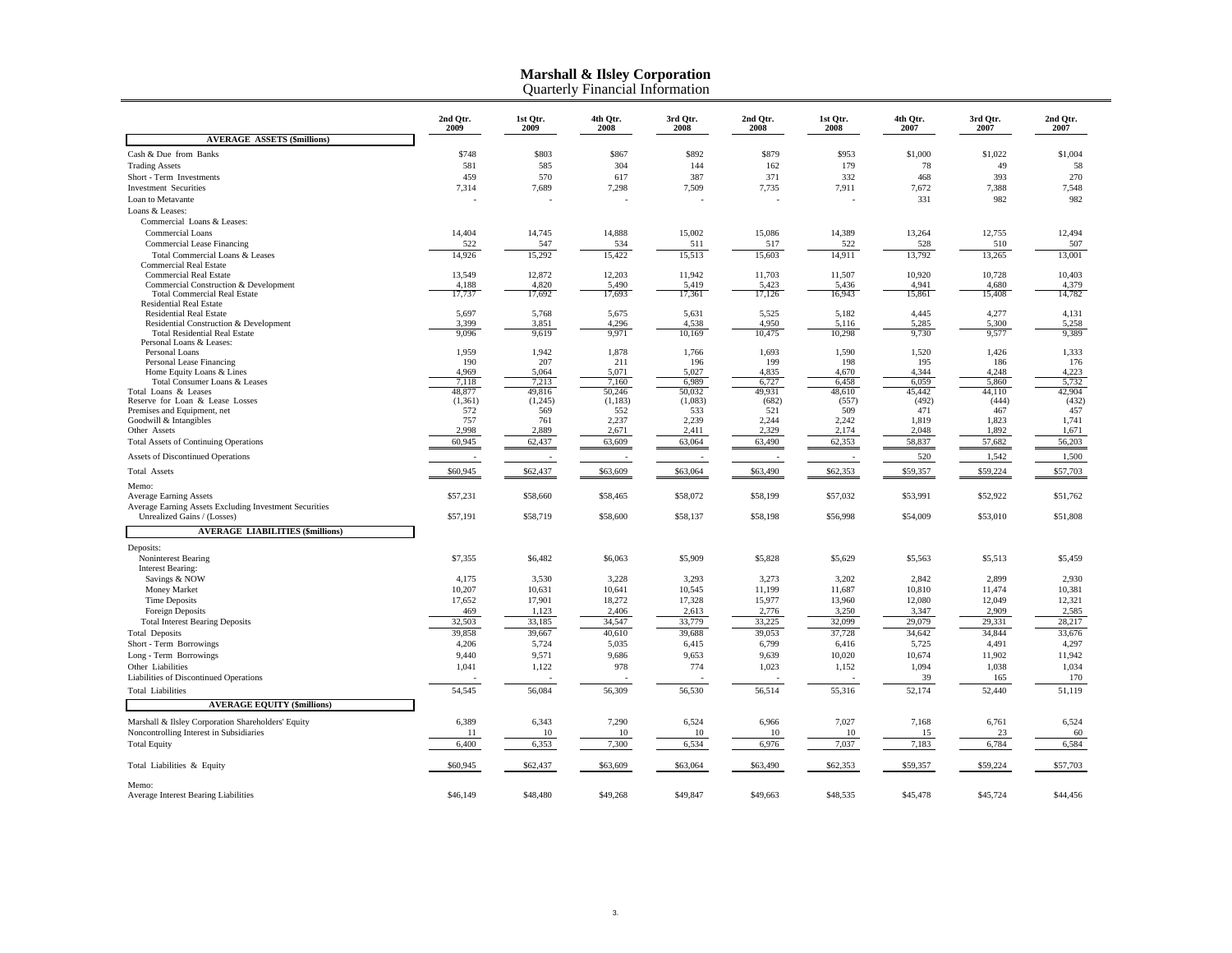Quarterly Financial Information

| <b>Construction and Development Loans - End of Period (\$millions)</b>                                              | <b>June 30,</b><br>2009      | March 31,<br>2009            | December 31.<br>2008           | September 30,<br>2008            | <b>June 30.</b><br>2008          | March 31,<br>2008                | December 31.<br>2007             | September 30,<br>2007            | <b>June 30.</b><br>2007        |
|---------------------------------------------------------------------------------------------------------------------|------------------------------|------------------------------|--------------------------------|----------------------------------|----------------------------------|----------------------------------|----------------------------------|----------------------------------|--------------------------------|
| Commercial<br>Construction<br>Land<br><b>Total Commercial</b>                                                       | \$2,885<br>905<br>3,790      | \$3,791<br>852<br>4,643      | \$4,233<br>830<br>5,063        | \$4,448<br>958<br>5,406          | \$4,363<br>992<br>5,355          | \$4,411<br>972<br>5,383          | \$4,052<br>906<br>4,958          | \$3,929<br>885<br>4,814          | \$3,706<br>820<br>4,526        |
| Residential<br>Construction by Individuals<br>Land<br><b>Construction by Developers</b><br><b>Total Residential</b> | 599<br>1,898<br>543<br>3,040 | 752<br>2,044<br>812<br>3,608 | 881<br>2,122<br>977<br>3,980   | 963<br>2,189<br>1,202<br>4,354   | 1,013<br>2,304<br>1,297<br>4,614 | 995<br>2,454<br>1,535<br>4,984   | 1,041<br>2,513<br>1,599<br>5,153 | 1,045<br>2,536<br>1,762<br>5,343 | 965<br>2,463<br>1,831<br>5,259 |
| <b>Total Construction and Land Development</b>                                                                      | \$6,830                      | \$8,251                      | \$9,043                        | \$9,760                          | \$9,969                          | \$10,367                         | \$10,111                         | \$10,157                         | \$9,785                        |
| <b>Construction and Development Loans - Average (\$millions)</b>                                                    | 2nd Otr.<br>2009             | 1st Otr.<br>2009             | 4th Otr.<br>2008               | 3rd Otr.<br>2008                 | 2nd Otr.<br>2008                 | 1st Otr.<br>2008                 | 4th Otr.<br>2007                 | 3rd Otr.<br>2007                 | 2nd Otr.<br>2007               |
| Commercial<br>Construction<br>Land<br><b>Total Commercial</b>                                                       | \$3,290<br>898<br>4,188      | \$3,966<br>854<br>4,820      | \$4,577<br>913<br>5,490        | \$4,433<br>986<br>5,419          | \$4,431<br>992<br>5,423          | \$4,463<br>973<br>5,436          | \$4,044<br>897<br>4,941          | \$3,816<br>864<br>4,680          | \$3,607<br>772<br>4,379        |
| Residential<br>Construction by Individuals<br>Land<br><b>Construction by Developers</b><br><b>Total Residential</b> | 690<br>2,016<br>693<br>3,399 | 834<br>2,094<br>923<br>3,851 | 938<br>2,200<br>1,158<br>4,296 | 1,009<br>2,254<br>1,275<br>4,538 | 1,013<br>2,419<br>1,518<br>4,950 | 1,010<br>2,511<br>1,595<br>5,116 | 1,055<br>2,521<br>1,709<br>5,285 | 1,012<br>2,497<br>1,791<br>5,300 | 965<br>2,431<br>1,862<br>5,258 |
| <b>Total Construction and Land Development</b>                                                                      | \$7,587                      | \$8,671                      | \$9,786                        | \$9,957                          | \$10,373                         | \$10,552                         | \$10,226                         | \$9,980                          | \$9,637                        |

**Definitions**

Commercial Construction - Loans primarily to mid-sized local and regional companies to construct a variety of commercial projects.

Commercial Land - Loans primarily to mid-sized local and regional companies to acquire and develop land for a variety of commercial projects.

Residential Construction by Individuals - Loans primarily to individuals to construct 1-4 family homes.

Residential Land - Loans primarily to individuals and mid-sized local and regional builders to acquire and develop land for 1-4 family homes.

Residential Construction by Developers - Loans primarily to mid-sized local and regional builders to construct 1-4 family homes in residential subdivisions.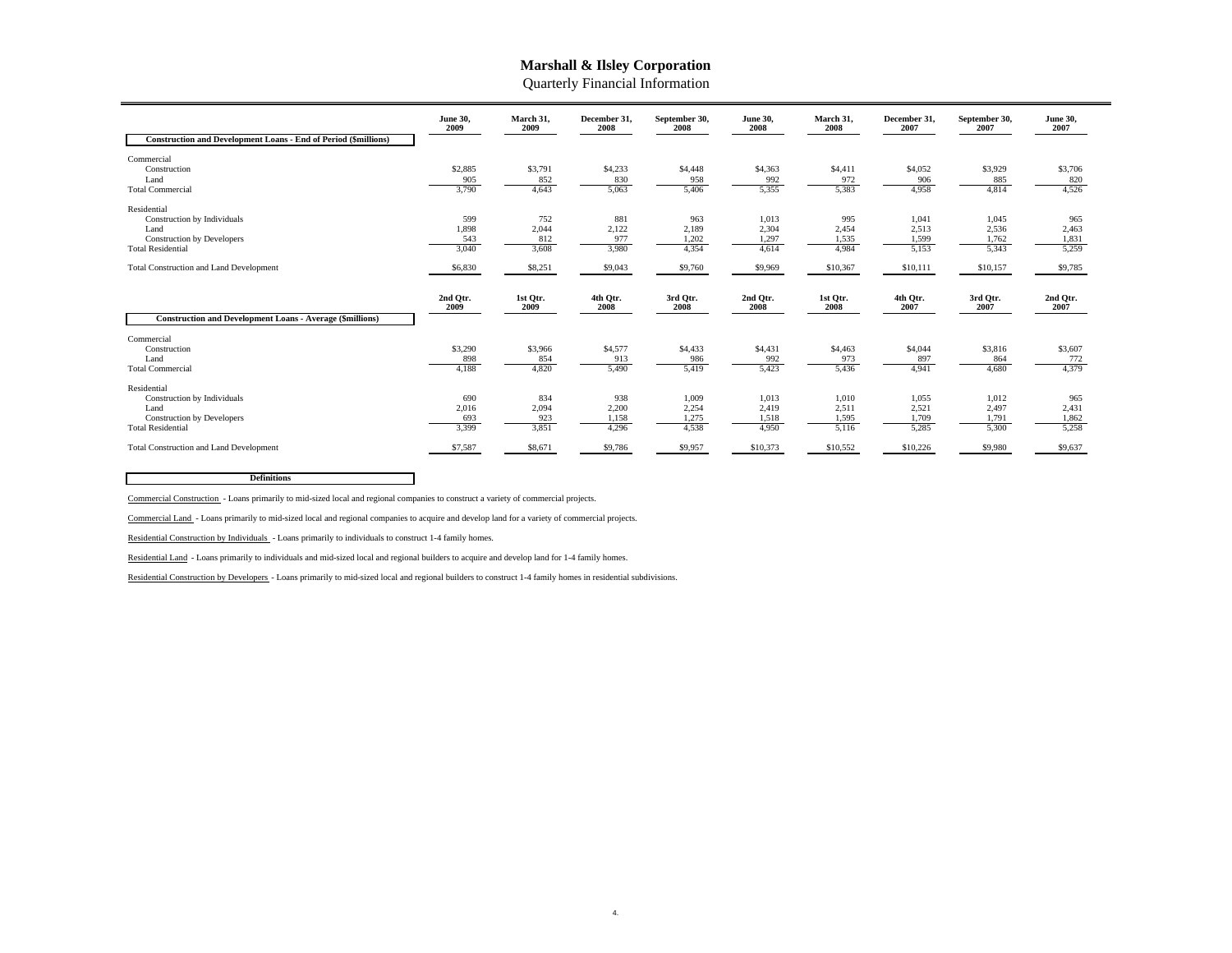Quarterly Financial Information

|                                                                                                                           | 2nd Otr.<br>2009 | 1st Qtr.<br>2009 | 4th Qtr.<br>2008 | 3rd Qtr.<br>2008 | 2nd Qtr.<br>2008 | 1st Qtr.<br>2008 | 4th Qtr.<br>2007       | 3rd Qtr.<br>2007 | 2nd Qtr.<br>2007 |
|---------------------------------------------------------------------------------------------------------------------------|------------------|------------------|------------------|------------------|------------------|------------------|------------------------|------------------|------------------|
| <b>KEY RATIOS</b>                                                                                                         |                  |                  |                  |                  |                  |                  |                        |                  |                  |
| Net Interest Margin (FTE) / Avg. Earning Assets<br>Interest Spread (FTE)                                                  | 2.79 %<br>2.39   | 2.82 %<br>2.48   | 3.18 %<br>2.77   | 3.06 %<br>2.65   | 3.14 %<br>2.71   | 3.09 %<br>2.53   | 3.13 %<br>2.42         | 3.07 %<br>2.43   | 3.15%<br>2.49    |
| Efficiency Ratio                                                                                                          | 70.7             | 59.0             | n.m.             | 57.0             | 59.3             | 50.6             | 71.2                   | 49.9             | 51.3             |
| Return on Assets - Income from Continuing Operations<br>Return on Assets - Net Income                                     | n.m.<br>n.m.     | n.m.<br>n.m.     | n.m.<br>n.m.     | 0.52<br>0.52     | n.m.<br>n.m.     | 0.94<br>0.94     | n.m.<br>3.30           | 1.19<br>1.47     | 1.28<br>1.53     |
| Return on M&I Shareholders' Equity - Income from Continuing Operations<br>Return on M&I Shareholders' Equity - Net Income | n.m.<br>n.m.     | n.m.<br>n.m.     | n.m.<br>n.m.     | 5.07<br>5.07     | n.m.<br>n.m.     | 8.37<br>8.37     | n.m.<br>27.34          | 10.19<br>12.91   | 11.00<br>13.54   |
| Equity / Assets (End of Period) (b)                                                                                       | 11.2             | 10.1             | 10.1             | 10.2             | 10.2             | 11.0             | 11.8                   | 11.6             | 11.1             |
| Tangible Common Equity / Tangible Assets (End of Period)<br>Tangible Total Equity / Tangible Assets (End of Period) (b)   | 7.3<br>10.1      | 6.4<br>9.1       | 6.4<br>9.0       | 7.0<br>7.0       | 7.0<br>7.0       | 7.8<br>7.8       | 9.1<br>9.1             | 6.4<br>6.4       | 5.8<br>5.8       |
| <b>MARGIN ANALYSIS (a)</b>                                                                                                |                  |                  |                  |                  |                  |                  |                        |                  |                  |
| Loans and Leases:                                                                                                         |                  |                  |                  |                  |                  |                  |                        |                  |                  |
| Commercial Loans & Leases<br><b>Commercial Real Estate</b>                                                                | 4.01 %<br>4.67   | 3.90 %<br>4.70   | 5.36 %<br>5.70   | 5.29 %<br>5.82   | 5.37 %<br>6.03   | 6.25 %<br>6.56   | 7.30 %<br>7.27         | 7.61 %<br>7.51   | 7.58 %<br>7.58   |
| <b>Residential Real Estate</b>                                                                                            | 4.82             | 5.08             | 5.40             | 5.72             | 6.02             | 6.43             | 6.90                   | 7.14             | 7.28             |
| Home Equity Loans & Lines                                                                                                 | 5.06             | 5.19             | 5.84             | 6.16             | 6.27             | 6.89             | 7.33                   | 7.51             | 7.52             |
| Personal Loans & Leases                                                                                                   | 5.64             | 5.54             | 6.08             | 6.16             | 6.38             | 6.98             | 7.54                   | 7.71             | 7.81             |
| Total Loans & Leases                                                                                                      | 4.58             | 4.62             | 5.56             | 5.68             | 5.86             | 6.49             | 7.22                   | 7.47             | 7.52             |
| Loan to Metavante                                                                                                         | $\sim$           | $\sim$           |                  | $\sim$           |                  | $\sim$           | 4.31                   | 4.36             | 4.41             |
| <b>Investment Securities</b>                                                                                              | 4.11             | 4.26             | 4.63             | 4.62             | 4.77             | 5.03             | 5.13                   | 5.27             | 5.30             |
| <b>Trading Securities</b><br>Short-Term Investments                                                                       | 1.75<br>0.35     | 1.33<br>0.45     | 1.86<br>1.13     | 1.27<br>2.26     | 1.06<br>2.36     | 1.51<br>3.53     | 1.83<br>4.89           | 1.98<br>5.30     | 2.47<br>5.10     |
| Interest Income (FTE) / Avg. Interest Earning Assets                                                                      | 4.45 %           | 4.50 %           | 5.38 %           | 5.51<br>%        | 5.68 %           | 6.25 %           | 6.87<br>%              | 7.08             | 7.11 %           |
|                                                                                                                           |                  |                  |                  |                  |                  |                  |                        |                  |                  |
| <b>Interest Bearing Deposits:</b>                                                                                         |                  |                  |                  |                  |                  |                  |                        |                  |                  |
| Savings & NOW<br>Money Market                                                                                             | 0.29 %<br>0.72   | 0.13 %<br>0.62   | 0.32 %<br>1.16   | 0.47 %<br>1.70   | 0.52%<br>1.80    | 0.97 %<br>2.96   | 1.19 %<br>3.98         | 1.29 %<br>4.36   | 1.28%<br>4.32    |
| Time Deposits                                                                                                             | 2.64             | 2.71             | 3.48             | 3.55             | 3.84             | 4.47             | 4.91                   | 5.01             | 4.94             |
| Foreign Deposits                                                                                                          | 0.36             | 0.33             | 0.59             | 1.59             | 1.76             | 2.96             | 4.47                   | 5.04             | 5.12             |
| <b>Total Interest Bearing Deposits</b>                                                                                    | 1.71             | 1.69             | 2.27             | 2.52             | 2.65             | 3.42             | 4.15                   | 4.39             | 4.35             |
| Short-Term Borrowings                                                                                                     | 0.27             | 0.28             | 1.06             | 2.15             | 2.25             | 3.36             | 4.66                   | 5.17             | 5.23             |
| Long-Term Borrowings                                                                                                      | 4.06             | 4.24             | 4.64             | 4.51             | 4.58             | 4.91             | 5.14                   | 5.09             | 5.05             |
| Interest Expense / Avg. Interest Bearing Liabilities                                                                      | 2.06 %           | 2.02<br>%        | 2.61 %           | 2.86 %           | 2.97 %           | 3.72 %           | 4.45<br>$\frac{96}{2}$ | 4.65             | 4.62%            |
| Net Interest Margin (FTE) / Avg. Earning Assets                                                                           | 2.79 %           | 2.82 %           | 3.18 %           | 3.06             | 3.14 %           | 3.09 %           | 3.13 %                 | 3.07 %           | 3.15%            |
| Interest Spread (FTE)                                                                                                     | 2.39 %           | 2.48 %           | 2.77 %           | 2.65%            | 2.71 %           | 2.53 %           | 2.42 %                 | 2.43 %           | 2.49 %           |
| <b>CREDIT QUALITY (\$ millions)</b>                                                                                       |                  |                  |                  |                  |                  |                  |                        |                  |                  |
| Nonaccrual Loans & Leases                                                                                                 | \$2,428.5        | \$1,960.8        | \$1,457.8        | \$1,226.4        | \$984.3          | \$772.8          | \$686.9                | \$445.8          | \$373.4          |
| Nonaccrual Loans Held for Sale                                                                                            | 73.7             | 113.8            | 69.2             | 34.2             | 22.5             | 1.3              | 0.0                    | 0.0              | 0.0              |
| Total Nonperforming Loans & Leases                                                                                        | \$2,502.2        | \$2,074.6        | \$1,527.0        | \$1,260.6        | \$1,006.8        | \$774.1          | \$686.9                | \$445.8          | \$373.4          |
| Other Real Estate Owned (OREO)                                                                                            | 356.7            | 344.3            | 320.9            | 267.2            | 207.1            | 177.8            | 115.1                  | 77.3             | 24.4             |
| Total Nonperforming Assets (c)                                                                                            | \$2,858.9        | \$2,418.9        | \$1,847.9        | \$1,527.8        | \$1,213.9        | \$951.9          | \$802.0                | \$523.1          | \$397.8          |
| <b>Renegotiated Loans</b>                                                                                                 | \$832.8          | \$446.0          | \$270.3          | \$89.5           | \$16.5           | \$0.1            | \$224.4                | \$0.1            | \$0.1            |
| Loans Past Due 90 Days or More                                                                                            | \$15.1           | \$16.1           | \$14.5           | \$12.1           | \$17.7           | \$12.8           | \$13.9                 | \$7.7            | \$10.5           |

Notes: (a) Based on average balances excluding fair value adjustments for available for sale securities.

(b) Includes preferred equity and noncontrolling interest in subsidiaries.

(c) Beginning with the second quarter 2009, the Corporation modified its definition of nonperforming loans & leases and nonperforming assets to exclude renegotiated loans and loans past due 90 days or<br>more because these lo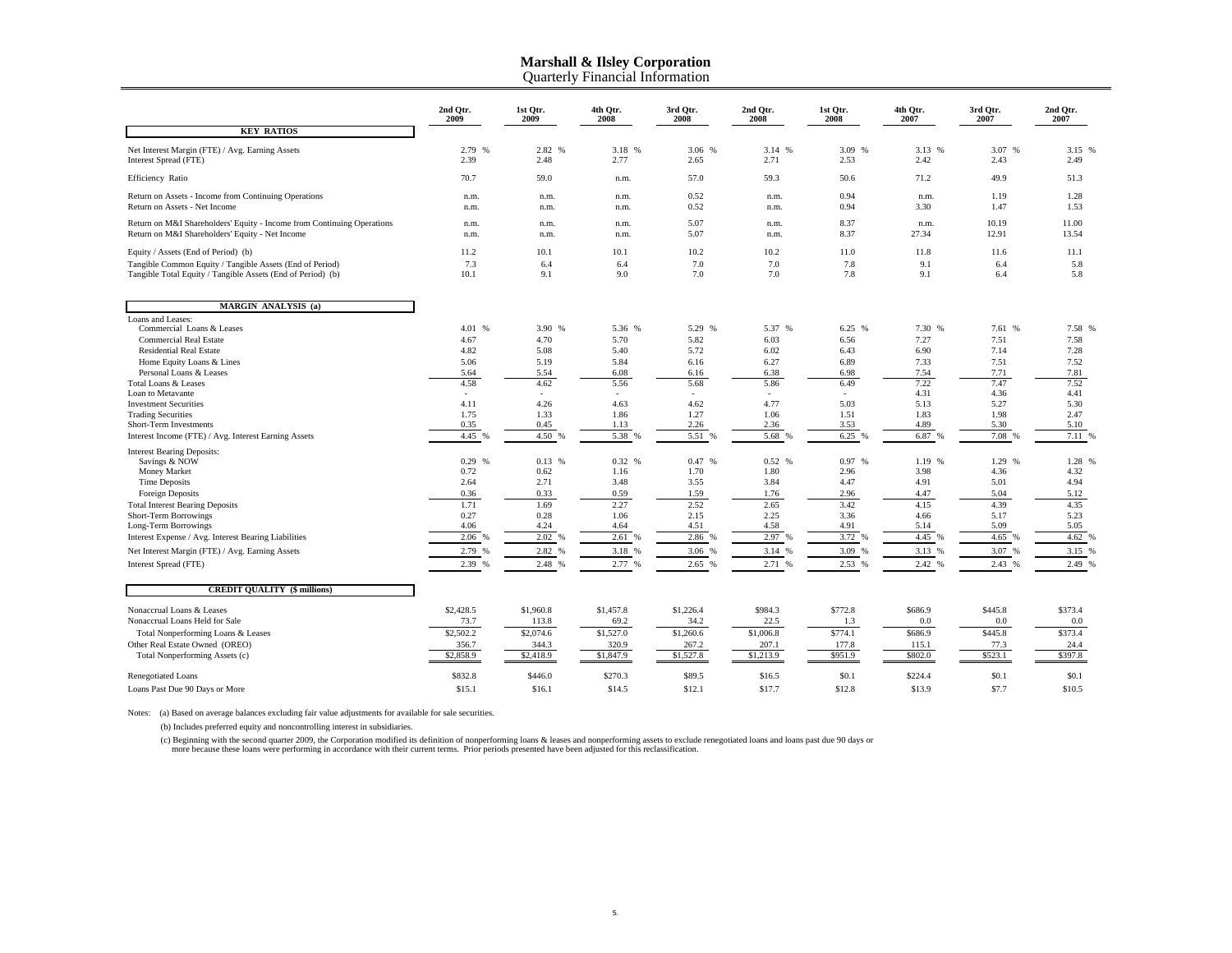Quarterly Financial Information

| <b>CREDIT QUALITY RATIOS</b>                                                                      | 2nd Otr.<br>2009 | 1st Qtr.<br>2009 | 4th Qtr.<br>2008 | 3rd Qtr.<br>2008 | 2nd Otr.<br>2008 | 1st Qtr.<br>2008 | 4th Qtr.<br>2007 | 3rd Qtr.<br>2007 | 2nd Qtr.<br>2007 |
|---------------------------------------------------------------------------------------------------|------------------|------------------|------------------|------------------|------------------|------------------|------------------|------------------|------------------|
| Net Charge-Offs / Average Loans & Leases<br>Loan & Lease Loss Reserve / Period-End Loans & Leases | 3.71 %<br>2.83   | 2.67%<br>2.75    | 5.38 %<br>2.41   | 1.21 %<br>2.05   | 3.23 %<br>2.05   | 1.08 %<br>1.10   | 1.67 %<br>1.07   | 0.23 %<br>1.01   | $0.22$ %<br>1.00 |
| Nonperforming Assets / Period-End Loans & Leases and OREO                                         | 5.87             | 4.88             | 3.67             | 3.01             | 2.41             | 1.92             | 1.73             | 1.16             | 0.92             |
| Nonperforming Loans & Leases / Period-End Loans & Leases                                          | 5.18             | 4.21             | 3.05             | 2.50             | 2.00             | 1.57             | 1.48             | 0.99             | 0.86             |
| Loan & Lease Loss Reserve / Nonperforming Loans & Leases (a)                                      | 56               | 69               | 82               | 84               | 105              | 70               | 72               | 102              | 115              |
| <b>RECONCILIATION OF RESERVE FOR LOAN &amp; LEASE LOSSES (b)</b><br>(\$ millions)                 |                  |                  |                  |                  |                  |                  |                  |                  |                  |
| <b>Beginning Balance</b>                                                                          | \$1,352.1        | \$1,202.2        | \$1,031.5        | \$1,028.8        | \$543.5          | \$496.2          | \$452.7          | \$431.0          | \$423.1          |
| Provision for Loan and Lease Losses                                                               | 468.2            | 477.9            | 850.4            | 155.0            | 886.0            | 146.3            | 235.1            | 41.5             | 26.0             |
| Allowance of Banks & Loans Acquired<br>Loans and Leases Charged Off:                              |                  |                  |                  |                  |                  | 32.1             |                  | 6.2              | 5.5              |
| Commercial                                                                                        | 69.0             | 65.5             | 101.2            | 32.8             | 39.9             | 4.4              | 58.5             | 4.6              | 15.4             |
| <b>Real Estate</b>                                                                                | 383.5            | 265.0            | 576.0            | 124.0            | 362.6            | 123.8            | 130.4            | 19.1             | 7.8              |
| Personal                                                                                          | 8.8              | 7.4              | 8.6              | 6.3              | 5.6              | 6.9              | 4.9              | 6.1              | 4.5              |
| Leases                                                                                            | 1.1              | 2.3              | 0.7              | 0.2              | 0.7              | 0.7              | 0.9              | 0.4              | 0.5              |
| <b>Total Charge-Offs</b>                                                                          | 462.4            | 340.2            | 686.5            | 163.3            | 408.8            | 135.8            | 194.7            | 30.2             | 28.2             |
| Recoveries on Loans and Leases:                                                                   |                  |                  |                  |                  |                  |                  |                  |                  |                  |
| Commercial                                                                                        | 2.6              | 2.0              | 2.1              | 2.3              | 2.3              | 0.9              | 1.3              | 1.9              | 1.8              |
| <b>Real Estate</b>                                                                                | 5.7              | 7.4              | 2.9              | 6.9              | 4.2              | 2.3              | 0.4              | 0.9              | 1.1              |
| Personal                                                                                          | 1.2              | 1.2              | 1.1              | 1.4              | 1.2              | 1.1              | 1.0              | 0.9              | 1.1              |
| Leases                                                                                            | 0.3              | 1.6              | 0.6              | 0.4              | 0.4              | 0.4              | 0.4              | 0.5              | 0.6              |
| <b>Total Recoveries</b>                                                                           | 9.8              | 12.2             | 6.7              | 11.0             | 8.1              | 4.7              | 3.1              | 4.2              | 4.6              |
| Net Loan and Lease Charge-offs                                                                    | 452.6            | 328.0            | 679.8            | 152.3            | 400.7            | 131.1            | 191.6            | 26.0             | 23.6             |
| <b>Ending Balance</b>                                                                             | \$1,367.8        | \$1,352.1        | \$1,202.2        | \$1,031.5        | \$1,028.8        | \$543.5          | \$496.2          | \$452.7          | \$431.0          |

Notes: (a) Excludes nonaccrual loans held for sale. (b) May not add due to rounding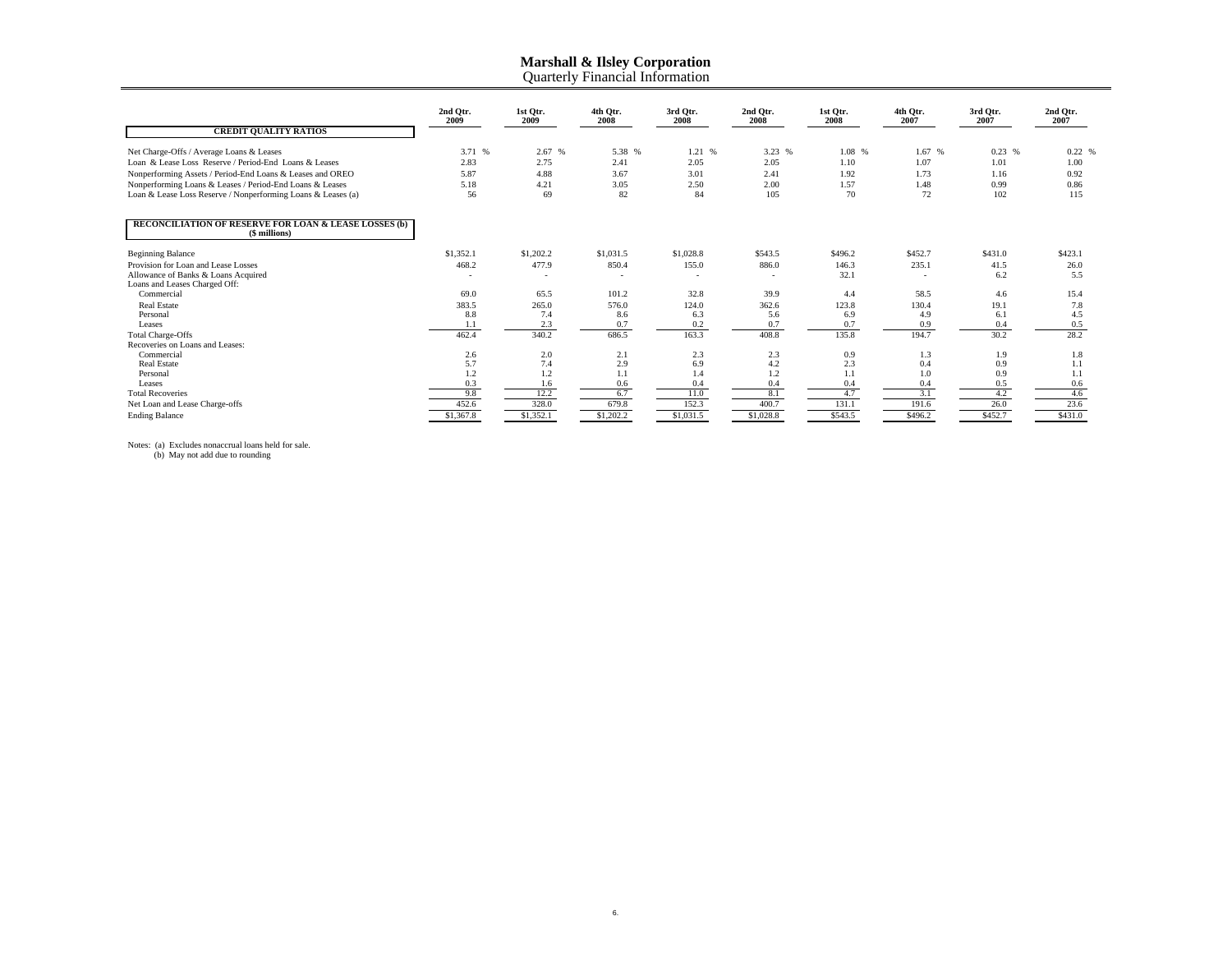#### **Marshall & Ilsley Corporation** Quarterly Financial Information

|                                                                                                      | 2nd Qtr.<br>2009 | 1st Qtr.<br>2009 | 4th Qtr.<br>2008  | 3rd Qtr.<br>2008 | 2nd Qtr.<br>2008 | 1st Qtr.<br>2008 | 4th Qtr.<br>2007 | 3rd Qtr.<br>2007 | 2nd Qtr.<br>2007 |
|------------------------------------------------------------------------------------------------------|------------------|------------------|-------------------|------------------|------------------|------------------|------------------|------------------|------------------|
| <b>SELECTED SEGMENTS (\$millions)</b>                                                                |                  |                  |                   |                  |                  |                  |                  |                  |                  |
| <b>Commercial Banking</b><br>Net Interest Income<br>Provision for Loan and Lease Losses              | \$214.6<br>193.4 | \$199.6<br>154.4 | \$201.9<br>532.1  | \$191.2<br>97.2  | \$194.6<br>769.6 | \$188.9<br>120.2 | \$176.4<br>207.6 | \$171.8<br>10.6  | \$168.8<br>9.6   |
| Net Interest Income / (Loss) after Provision for Loan and Lease Losses                               | 21.2             | 45.2             | (330.2)           | 94.0             | (575.0)          | 68.7             | (31.2)           | 161.2            | 159.2            |
| Other Income<br>Goodwill Impairment                                                                  | 14.8             | 26.7             | 26.0<br>925.6     | 28.2             | 26.2             | 24.7             | 23.2             | 22.2             | 21.6             |
| All Other Expense<br>Income (Loss) Before Income Taxes                                               | 69.6<br>(33.6)   | 57.6<br>14.3     | 72.7<br>(1,302.5) | 64.7<br>57.5     | 81.6<br>(630.4)  | 64.3<br>29.1     | 53.7<br>(61.7)   | 49.6<br>133.8    | 48.0<br>132.8    |
| Income Tax Expense (Benefit)                                                                         | (13.5)           | 5.7              | (163.8)           | 23.0             | (252.2)          | 11.6             | (24.7)           | 53.5             | 53.1             |
| Segment Income (Loss)                                                                                | (\$20.1)         | \$8.6            | (\$1,138.7)       | \$34.5           | (\$378.2)        | \$17.5           | (\$37.0)         | \$80.3           | \$79.7           |
| <b>Identifiable Assets</b>                                                                           | \$24,944.8       | \$25,478.6       | \$25,771.3        | \$27,167.9       | \$27,537.6       | \$27,406.7       | \$25,403.7       | \$23,841.1       | \$22,942.8       |
| <b>Community Banking</b>                                                                             |                  |                  |                   |                  |                  |                  |                  |                  |                  |
| Net Interest Income<br>Provision for Loan and Lease Losses                                           | \$166.1<br>194.5 | \$173.4<br>133.5 | \$204.8<br>120.9  | \$194.2<br>62.3  | \$197.7<br>107.1 | \$196.1<br>26.7  | \$197.7<br>27.2  | \$195.4<br>7.4   | \$193.8<br>7.3   |
| Net Interest Income after Provision for Loan and Lease Losses                                        | (28.4)           | 39.9             | 83.9              | 131.9            | 90.6             | 169.4            | 170.5            | 188.0            | 186.5            |
| Other Income<br>Goodwill Impairment                                                                  | 55.8             | 47.8             | 44.1<br>609.5     | 47.4             | 48.0             | 43.8             | 40.1             | 37.7             | 38.7             |
| All Other Expense                                                                                    | 211.4            | 178.8            | 182.4             | 173.8            | 177.6            | 159.2            | 143.7            | 149.9            | 144.5            |
| Income (Loss) Before Income Taxes                                                                    | (184.0)          | (91.1)           | (663.9)           | 5.5              | (39.0)           | 54.0             | 66.9             | 75.8             | 80.7             |
| Income Tax Expense (Benefit)                                                                         | (73.6)           | (36.4)           | (56.0)            | 2.2              | (15.6)           | 21.6             | 26.8             | 30.3             | 32.3             |
| Segment Income (Loss)                                                                                | (\$110.4)        | (S54.7)          | (\$607.9)         | \$3.3            | (\$23.4)         | \$32.4           | \$40.1           | \$45.5           | \$48.4           |
| Identifiable Assets                                                                                  | \$17,922.2       | \$18,322.9       | \$18,805.6        | \$19,235.2       | \$19,373.0       | \$19,373.5       | \$18,476.0       | \$17,653.7       | \$17,266.8       |
| <b>Wealth Management</b>                                                                             |                  |                  |                   |                  |                  |                  |                  |                  |                  |
| Net Interest Income                                                                                  | \$14.8           | \$15.0           | \$17.5            | \$15.4           | \$14.6           | \$14.5           | \$14.0           | \$13.0           | \$13.0           |
| Provision for Loan and Lease Losses<br>Net Interest Income after Provision for Loan and Lease Losses | 6.5<br>8.3       | 10.0<br>5.0      | 16.4<br>$1.1\,$   | 1.7<br>13.7      | 2.6<br>12.0      | 2.9<br>11.6      | 1.3<br>12.7      | 0.8<br>12.2      | 1.1<br>11.9      |
| Other Income                                                                                         | 68.5             | 64.9             | 66.1              | 73.2             | 77.8             | 74.3             | 71.0             | 68.1             | 67.6             |
| Other Expense                                                                                        | 68.9             | 56.6             | 95.8              | 79.6             | 65.8             | 60.7             | 58.6             | 57.4             | 54.7             |
| Income (Loss) Before Income Taxes                                                                    | 7.9              | 13.3             | (28.6)            | 7.3              | 24.0             | 25.2             | 25.1             | 22.9             | 24.8             |
| Income Tax Expense (Benefit)                                                                         | 3.1              | 5.7              | (11.7)            | 2.9              | 9.7              | 10.2             | 10.1             | 6.1              | 10.0             |
| Segment Income (Loss)                                                                                | \$4.8            | \$7.6            | (S16.9)           | \$4.4            | \$14.3           | \$15.0           | \$15.0           | \$16.8           | \$14.8           |
| <b>Identifiable Assets</b>                                                                           | \$1,690.6        | \$1,676.2        | \$1,688.3         | \$1,600.3        | \$1,513.5        | \$1,484.3        | \$1,551.3        | \$1,313.9        | \$1,250.9        |
| <b>Treasury</b><br>Net Interest Income                                                               | (\$33.5)         | (S14.6)          | \$17.0            | \$21.6           | \$19.8           | \$1.5            | \$1.0            | \$6.7            | \$2.9            |
| Provision for Loan and Lease Losses                                                                  |                  |                  |                   |                  |                  |                  |                  |                  |                  |
| Net Interest Income after Provision for Loan and Lease Losses                                        | (33.5)           | (14.6)           | 17.0              | 21.6             | 19.8             | 1.5              | 1.0              | 6.7              | 2.9              |
| Other Income                                                                                         | 59.4             | 11.9             | 14.7              | 12.0             | 11.2             | 11.0             | 10.8             | 19.8             | 8.0              |
| Other Expense                                                                                        | 18.2<br>7.7      | 10.9<br>(13.6)   | 7.7<br>24.0       | 5.0<br>28.6      | 4.4<br>26.6      | 3.8<br>8.7       | 77.5<br>(65.7)   | 3.3<br>23.2      | 3.4<br>7.5       |
| Income (Loss) Before Income Taxes<br>Income Tax Expense (Benefit)                                    | 3.1              | (5.4)            | 9.6               | 11.4             | 10.6             | 3.5              | (26.3)           | 9.3              | 3.0              |
| Segment Income (Loss)                                                                                | \$4.6            | (\$8.2)          | \$14.4            | \$17.2           | \$16.0           | \$5.2            | (\$39.4)         | \$13.9           | \$4.5            |
| <b>Identifiable Assets</b>                                                                           | \$7,240.5        | \$8,866.8        | \$8,674.3         | \$8,476.2        | \$8,802.2        | \$8,951.8        | \$8,918.0        | \$9,042.3        | \$8,026.3        |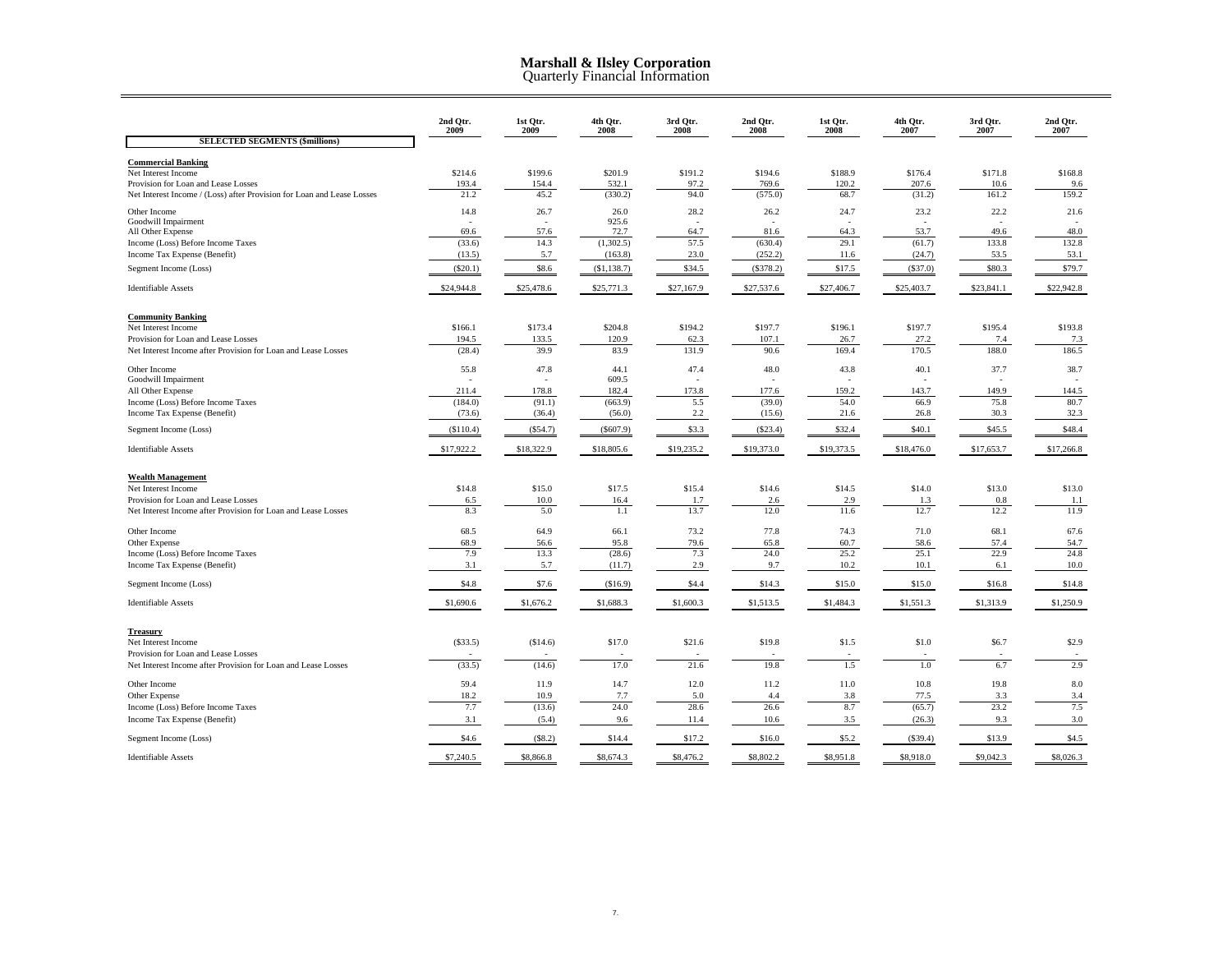Annual Financial Information

|                                                                                                                                                                                                                                                                                                                     | YEARS ENDED DECEMBER 31,                                                                       |                                                                                                                |                                                                                                      |                                                                                                   |                                                                                                 |  |  |  |  |
|---------------------------------------------------------------------------------------------------------------------------------------------------------------------------------------------------------------------------------------------------------------------------------------------------------------------|------------------------------------------------------------------------------------------------|----------------------------------------------------------------------------------------------------------------|------------------------------------------------------------------------------------------------------|---------------------------------------------------------------------------------------------------|-------------------------------------------------------------------------------------------------|--|--|--|--|
|                                                                                                                                                                                                                                                                                                                     | 2008                                                                                           | 2007                                                                                                           | 2006                                                                                                 | 2005                                                                                              | 2004                                                                                            |  |  |  |  |
| PER COMMON SHARE DATA                                                                                                                                                                                                                                                                                               |                                                                                                |                                                                                                                |                                                                                                      |                                                                                                   |                                                                                                 |  |  |  |  |
| Diluted:<br><b>Income (Loss) from Continuing Operations</b><br><b>Net Income (Loss)</b>                                                                                                                                                                                                                             | ( \$7.92)<br>(7.92)                                                                            | \$1.87<br>4.34                                                                                                 | \$2.54<br>3.17                                                                                       | \$2.49<br>2.99                                                                                    | \$2.32<br>2.66                                                                                  |  |  |  |  |
| <b>Basic:</b><br>Income (Loss) from Continuing Operations<br>Net Income (Loss)                                                                                                                                                                                                                                      | (7.92)<br>(7.92)                                                                               | 1.91<br>4.42                                                                                                   | 2.60<br>3.24                                                                                         | 2.54<br>3.06                                                                                      | 2.37<br>2.72                                                                                    |  |  |  |  |
| <b>Dividend Declared per Common Share</b>                                                                                                                                                                                                                                                                           | 1.27                                                                                           | 1.20                                                                                                           | 1.05                                                                                                 | 0.93                                                                                              | 0.81                                                                                            |  |  |  |  |
| <b>Book Value per Common Share</b>                                                                                                                                                                                                                                                                                  | 17.58                                                                                          | 26.86                                                                                                          | 24.24                                                                                                | 20.27                                                                                             | 17.51                                                                                           |  |  |  |  |
| <b>Common Shares Outstanding (millions):</b><br>Average - Diluted<br><b>End of Period</b>                                                                                                                                                                                                                           | 259.6<br>265.3                                                                                 | 265.5<br>263.5                                                                                                 | 254.6<br>255.5                                                                                       | 236.0<br>235.4                                                                                    | 227.5<br>227.3                                                                                  |  |  |  |  |
| <b>INCOME STATEMENT (\$millions)</b>                                                                                                                                                                                                                                                                                |                                                                                                |                                                                                                                |                                                                                                      |                                                                                                   |                                                                                                 |  |  |  |  |
| <b>Net Interest Income (FTE)</b>                                                                                                                                                                                                                                                                                    | \$1,808.6                                                                                      | \$1,644.4                                                                                                      | \$1.537.6                                                                                            | \$1,323.7                                                                                         | \$1,210.6                                                                                       |  |  |  |  |
| <b>Provision for Loan &amp; Lease Losses</b>                                                                                                                                                                                                                                                                        | 2,037.7                                                                                        | 319.8                                                                                                          | 50.6                                                                                                 | 44.8                                                                                              | 38.0                                                                                            |  |  |  |  |
| Wealth Management<br>Service Charge on Deposits<br>Mortgage Banking<br>Net Investment Securities Gains<br>Derivative Loss - Discontinued Hedges<br>Bank-Owned Life Insurance Revenue<br>Other<br><b>Total Non-Interest Revenues</b>                                                                                 | 282.2<br>146.2<br>26.0<br>17.2<br>35.9<br>240.6<br>748.1                                       | 262.8<br>120.6<br>34.1<br>34.8<br>37.7<br>239.1<br>729.1                                                       | 221.6<br>106.7<br>52.4<br>9.7<br>(18.4)<br>29.1<br>180.6<br>581.7                                    | 191.7<br>101.9<br>50.5<br>45.5<br>$\overline{a}$<br>27.1<br>156.9<br>573.6                        | 175.1<br>107.1<br>34.7<br>35.4<br>27.3<br>147.7<br>527.3                                        |  |  |  |  |
| Salaries & Employee Benefits<br>Net Occupancy and Equipment<br><b>Software Expenses</b><br><b>Processing Charges</b><br>Supplies, Printing, Postage and Delivery<br><b>FDIC</b> Insurance<br>Professional Services<br>Intangible Amortization<br>Goodwill Impairment<br>Other<br><b>Total Non-Interest Expenses</b> | 723.2<br>126.9<br>24.7<br>132.0<br>42.1<br>17.3<br>72.0<br>24.3<br>1,535.1<br>296.5<br>2.994.1 | 659.9<br>112.0<br>21.1<br>135.1<br>42.5<br>4.0<br>42.4<br>20.6<br>$\overline{\phantom{a}}$<br>277.3<br>1,314.9 | 613.4<br>104.0<br>18.0<br>124.2<br>41.4<br>3.7<br>34.1<br>18.6<br>$\overline{a}$<br>126.1<br>1,083.5 | 549.8<br>85.3<br>13.1<br>101.3<br>38.0<br>3.3<br>30.5<br>13.1<br>$\overline{a}$<br>120.0<br>954.4 | 494.5<br>80.0<br>9.6<br>92.9<br>38.0<br>3.2<br>29.4<br>16.9<br>$\overline{a}$<br>117.2<br>881.7 |  |  |  |  |
| Tax Equivalent Adjustment                                                                                                                                                                                                                                                                                           | 27.9                                                                                           | 28.2                                                                                                           | 30.1                                                                                                 | 33.3                                                                                              | 32.2                                                                                            |  |  |  |  |
| Pre-Tax Income (Loss)                                                                                                                                                                                                                                                                                               | (2,503.0)                                                                                      | 710.6                                                                                                          | 955.1                                                                                                | 864.8                                                                                             | 786.0                                                                                           |  |  |  |  |
| Provision (Benefit) for Income Taxes                                                                                                                                                                                                                                                                                | (459.5)                                                                                        | 213.7                                                                                                          | 307.4                                                                                                | 278.1                                                                                             | 257.0                                                                                           |  |  |  |  |
| <b>Income (Loss) from Continuing Operations</b>                                                                                                                                                                                                                                                                     | (2,043.5)                                                                                      | 496.9                                                                                                          | 647.7                                                                                                | 586.7                                                                                             | 529.0                                                                                           |  |  |  |  |
| Discontinued Operations, net of tax<br><b>Separation Transaction Costs</b><br>Gain on Sale of Metavante<br>Metavante Net Income                                                                                                                                                                                     |                                                                                                | (25.3)<br>525.6<br>153.7                                                                                       | 160.1                                                                                                | ÷,<br>119.5                                                                                       | 76.9                                                                                            |  |  |  |  |
| Net Income (Loss) Attributable to M&I                                                                                                                                                                                                                                                                               | $(\$2,043.5)$                                                                                  | \$1,150.9                                                                                                      | \$807.8                                                                                              | \$706.2                                                                                           | \$605.9                                                                                         |  |  |  |  |
| <b>Preferred Dividends</b><br><b>Net Income (Loss) Attributable to Common Shareholders</b>                                                                                                                                                                                                                          | (12.7)<br>$(\$2.056.2)$                                                                        | \$1.150.9                                                                                                      | \$807.8                                                                                              | \$706.2                                                                                           | \$605.9                                                                                         |  |  |  |  |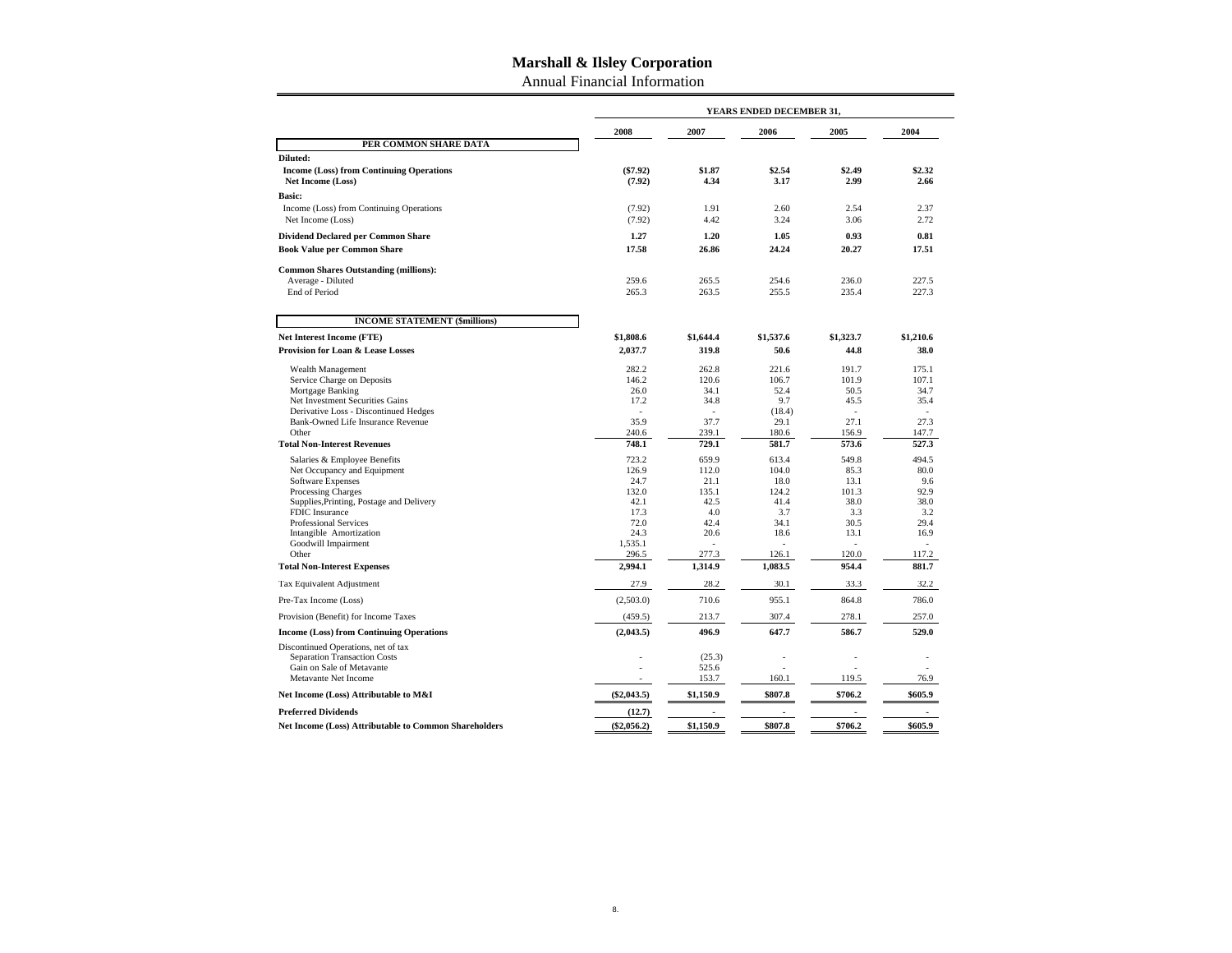Annual Financial Information

|                                                                                |                 |                 | <b>DECEMBER 31</b>       |                |                |
|--------------------------------------------------------------------------------|-----------------|-----------------|--------------------------|----------------|----------------|
|                                                                                | 2008            | 2007            | 2006                     | 2005           | 2004           |
| <b>ASSETS - END OF PERIOD (\$millions)</b>                                     |                 |                 |                          |                |                |
| Cash & Due From Banks                                                          | \$851           | \$1,369         | \$1,202                  | \$1.111        | \$790          |
| <b>Trading Assets</b>                                                          | 518             | 125             | 36                       | 30             | 18             |
| Short - Term Investments                                                       | 231             | 462             | 253                      | 271            | 160            |
| <b>Investment Securities</b>                                                   | 7,668           | 7,818           | 7,405                    | 6,319          | 6,083          |
| Loan to Metavante                                                              |                 |                 | 982                      | 982            | 1,022          |
| Loans & Leases:                                                                |                 |                 |                          |                |                |
| Commercial Loans & Leases:                                                     |                 |                 |                          |                |                |
| Commercial Loans                                                               | 14,880          | 13,794          | 12,048                   | 9,566          | 8,482          |
| Commercial Lease Financing                                                     | 562             | 533             | 539                      | 500            | 406            |
| Total Commercial Loans & Leases<br><b>Commercial Real Estate</b>               | 15,442          | 14,327          | 12,587                   | 10,066         | 8,888          |
| <b>Commercial Real Estate</b>                                                  | 12,542          | 11,096          | 10,236                   | 8,406          | 8,164          |
| Commercial Construction & Development                                          | 5,063           | 4.958           | 4.115                    | 2.015          | 1,175          |
| <b>Total Commercial Real Estate</b>                                            | 17,605          | 16,054          | 14,351                   | 10,421         | 9,339          |
| <b>Residential Real Estate:</b>                                                |                 |                 |                          |                |                |
| <b>Residential Real Estate</b>                                                 | 5.734           | 4.592           | 4.000                    | 3.298          | 3.399          |
| Residential Construction & Development<br><b>Total Residential Real Estate</b> | 3,980<br>9,714  | 5,153<br>9,745  | 5,032<br>9,032           | 3,798<br>7,096 | 1,090<br>4,489 |
| Personal Loans & Leases:                                                       |                 |                 |                          |                |                |
| Personal Loans                                                                 | 1,929           | 1,560           | 1,458                    | 1,622          | 1,537          |
| Personal Lease Financing                                                       | 213             | 197             | 165                      | 132            | 132            |
| Home Equity Loans & Lines                                                      | 5,082           | 4,413           | 4,342                    | 4,834          | 5,149          |
| Total Consumer Loans & Leases                                                  | 7,224           | 6,170           | 5,965                    | 6,588          | 6,818          |
| Total Loans & Leases                                                           | 49,985          | 46,296          | 41,935                   | 34,171         | 29,534         |
| Reserve for Loan & Lease Losses<br>Premises and Equipment, net                 | (1,202)<br>565  | (496)<br>470    | (421)<br>436             | (364)<br>353   | (358)<br>338   |
| Goodwill & Intangibles                                                         | 763             | 1,808           | 1,573                    | 897            | 913            |
| Other Assets                                                                   | 2.957           | 1,997           | 1,511                    | 1,289          | 1,180          |
| <b>Total Assets of Continuing Operations</b>                                   | 62,336          | 59,849          | 54,912                   | 45,059         | 39,680         |
| Assets of Discontinued Operations                                              |                 |                 | 1,318                    | 1,154          | 757            |
| Total Assets                                                                   | \$62,336        | \$59,849        | \$56,230                 | \$46,213       | \$40,437       |
|                                                                                |                 |                 |                          |                |                |
| <b>LIABILITIES - END OF PERIOD (\$millions)</b>                                |                 |                 |                          |                |                |
| Deposits:                                                                      |                 |                 |                          |                |                |
| Noninterest Bearing                                                            | \$6,880         | \$6,174         | \$6,144                  | \$5,547        | \$4,911        |
| <b>Interest Bearing:</b>                                                       |                 |                 |                          |                |                |
| Savings & NOW<br>Money Market                                                  | 3.454<br>10,753 | 3.062<br>10,841 | 3.024<br>9,057           | 2,958<br>7,500 | 3.387<br>6,730 |
| <b>Time Deposits</b>                                                           | 18,072          | 12,507          | 12,822                   | 9,383          | 8,345          |
| <b>Foreign Deposits</b>                                                        | 1,864           | 2,607           | 3,580                    | 2,819          | 3,593          |
| <b>Total Interest Bearing Deposits</b>                                         | 34,143          | 29,017          | 28,483                   | 22,660         | 22,055         |
| <b>Total Deposits</b>                                                          | 41,023          | 35,191          | 34,627                   | 28,207         | 26,966         |
| Short - Term Borrowings                                                        | 4,058           | 6,811           | 3,609                    | 3,019          | 1,933          |
| Long - Term Borrowings                                                         | 9,614           | 9,873           | 10,842                   | 9,273          | 6,618          |
| Other Liabilities                                                              | 1,371           | 931             | 889                      | 812            | 738            |
| Liabilities of Discontinued Operations                                         |                 |                 | 43                       | 99             | 175            |
| <b>Total Liabilities</b>                                                       | 56,066          | 52,806          | 50,010                   | 41,410         | 36,430         |
| <b>EQUITY - END OF PERIOD (\$millions)</b>                                     |                 |                 |                          |                |                |
|                                                                                |                 |                 |                          |                |                |
| Preferred Equity                                                               | 1,636<br>4,782  | 7,086           | 6,168                    | 4,772          | 3.928          |
| Common Equity<br>Unrealized Gains (Losses) on Securities                       | (57)            | (10)            | (22)                     | (36)           | 31             |
| Unrealized Gains (Losses) on Derivatives                                       | (103)           | (47)            | $\overline{\phantom{a}}$ | (1)            | (8)            |
| Postretirement Benefits - Funded Status                                        | $\overline{c}$  | $\overline{4}$  | 5                        |                |                |
| Accumulated Other Comprehensive Income                                         | (158)           | (53)            | (17)                     | (37)           | 23             |
| <b>Total Common Equity</b>                                                     | 4,624           | 7,033           | 6,151                    | 4,735          | 3,951          |
|                                                                                |                 |                 |                          |                |                |
| Marshall & Ilsley Corporation Shareholders' Equity                             | 6,260           | 7,033           | 6,151                    | 4,735          | 3,951          |
| Noncontrolling Interest in Subsidiaries                                        | 10<br>6,270     | 10<br>7,043     | 69<br>6,220              | 68<br>4,803    | 56             |
| <b>Total Equity</b>                                                            |                 |                 |                          |                | 4,007          |
| Total Liabilities & Equity                                                     | \$62,336        | \$59,849        | \$56,230                 | \$46,213       | \$40,437       |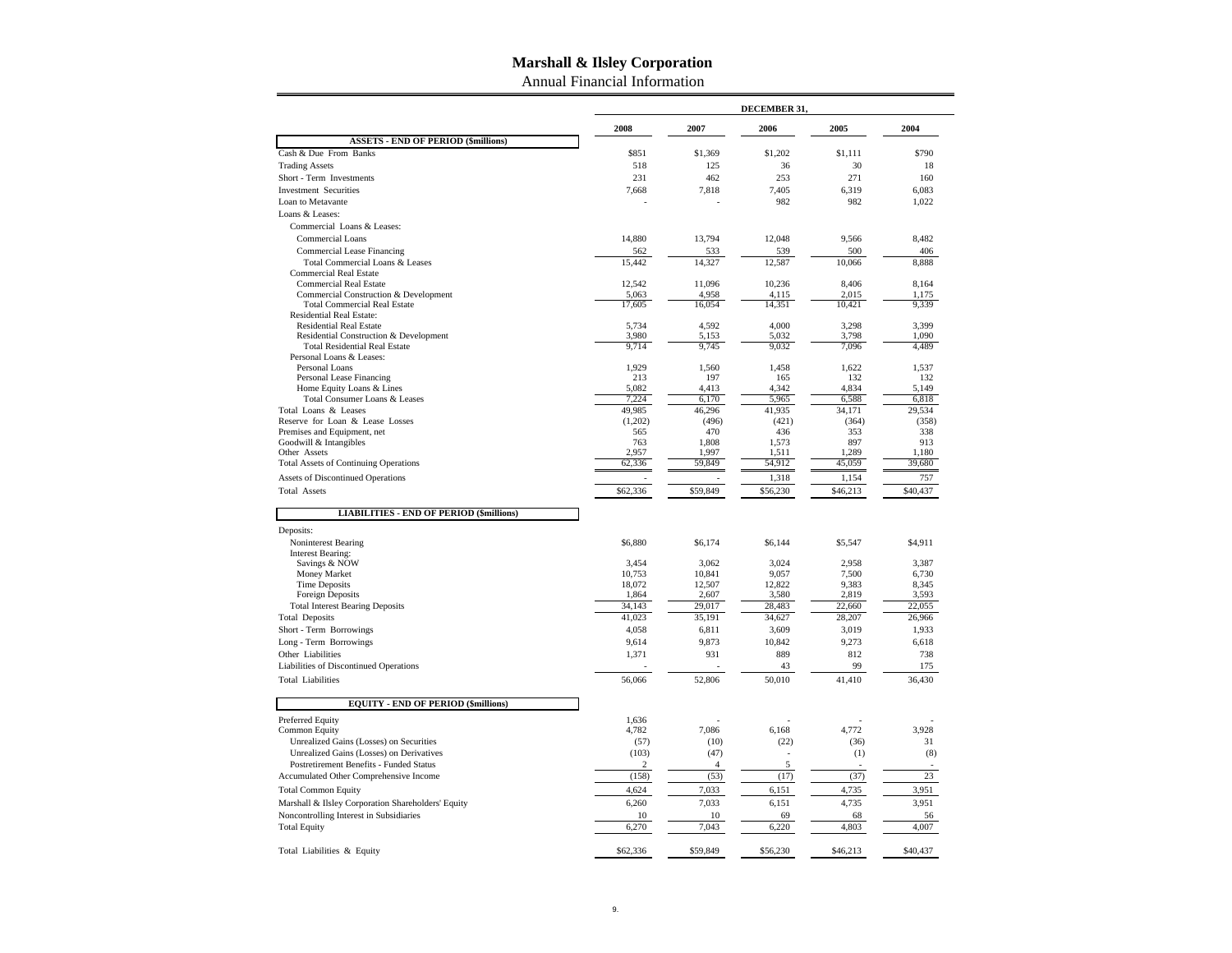Annual Financial Information

|                                                                  |          |          | YEARS ENDED DECEMBER 31, |          |          |
|------------------------------------------------------------------|----------|----------|--------------------------|----------|----------|
|                                                                  | 2008     | 2007     | 2006                     | 2005     | 2004     |
| <b>AVERAGE ASSETS (\$millions)</b>                               |          |          |                          |          |          |
| Cash & Due From Banks                                            | \$898    | \$1,005  | \$974                    | \$923    | \$814    |
| <b>Trading Assets</b>                                            | 197      | 57       | 46                       | 27       | 22       |
| Short - Term Investments                                         | 427      | 352      | 297                      | 229      | 163      |
| <b>Investment Securities</b>                                     | 7,612    | 7,496    | 6,968                    | 6,180    | 5,871    |
| Loan to Metavante                                                |          | 818      | 982                      | 994      | 535      |
| Loans & Leases:                                                  |          |          |                          |          |          |
| Commercial Loans & Leases:                                       |          |          |                          |          |          |
| Commercial Loans                                                 | 14,841   | 12,672   | 11,175                   | 8,955    | 7,621    |
| Commercial Lease Financing                                       | 521      | 515      | 516                      | 439      | 397      |
| Total Commercial Loans & Leases<br><b>Commercial Real Estate</b> | 15,362   | 13,187   | 11,691                   | 9,394    | 8,018    |
| <b>Commercial Real Estate</b>                                    | 11.840   | 10.564   | 9.726                    | 8,246    | 7.659    |
| Commercial Construction & Development                            | 5.442    | 4,558    | 3.413                    | 1.743    | 1.097    |
| <b>Total Commercial Real Estate</b>                              | 17,282   | 15,122   | 13,139                   | 9,989    | 8,756    |
| Residential Real Estate:                                         |          |          |                          |          |          |
| <b>Residential Real Estate</b>                                   | 5,504    | 4,214    | 3,676                    | 3,209    | 2,855    |
| Residential Construction & Development                           | 4,723    | 5,252    | 4,454                    | 2,543    | 840      |
| <b>Total Residential Real Estate</b><br>Personal Loans & Leases: | 10,227   | 9,466    | 8,130                    | 5,752    | 3,695    |
| Personal Loans                                                   | 1,732    | 1,417    | 1,479                    | 1,522    | 1.634    |
| Personal Lease Financing                                         | 202      | 181      | 145                      | 128      | 155      |
| Home Equity Loans & Lines                                        | 4,902    | 4,277    | 4,540                    | 4,988    | 4,765    |
| Total Consumer Loans & Leases                                    | 6,836    | 5,875    | 6,164                    | 6,638    | 6,554    |
| Total Loans & Leases                                             | 49,707   | 43,650   | 39,124                   | 31,773   | 27,023   |
| Reserve for Loan & Lease Losses                                  | (878)    | (448)    | (406)                    | (363)    | (360)    |
| Premises and Equipment, net                                      | 529      | 459      | 415                      | 330      | 330      |
| Goodwill & Intangibles                                           | 2,240    | 1,739    | 1,410                    | 908      | 920      |
| Other Assets                                                     | 2,398    | 1,816    | 1,518                    | 1,319    | 1,241    |
| <b>Total Assets of Continuing Operations</b>                     | 63,130   | 56,944   | 51,328                   | 42,320   | 36,559   |
| <b>Assets of Discontinued Operations</b>                         |          | 1,266    | 1,323                    | 964      | 604      |
| <b>Total Assets</b>                                              | \$63,130 | \$58,210 | \$52,651                 | \$43,284 | \$37,163 |
| Memo:                                                            |          |          |                          |          |          |
| <b>Average Earning Assets</b>                                    | \$57,943 | \$52,373 | \$47,417                 | \$39,203 | \$33,614 |
| Average Earning Assets Excluding Investment Securities           |          |          |                          |          |          |
| Unrealized Gains / (Losses)                                      | \$57,985 | \$52,422 | \$47,503                 | \$39,198 | \$33,571 |
| <b>AVERAGE LIABILITIES (\$millions)</b>                          |          |          |                          |          |          |
| Deposits:                                                        |          |          |                          |          |          |
| Noninterest Bearing                                              | \$5,858  | \$5,470  | \$5,361                  | \$4,973  | \$4,604  |
| <b>Interest Bearing:</b>                                         |          |          |                          |          |          |
| Savings & NOW                                                    | 3,249    | 2,905    | 3,031                    | 3,096    | 3,388    |
| Money Market                                                     | 11,016   | 10,473   | 8,297                    | 7,053    | 6,176    |
| <b>Time Deposits</b>                                             | 16,392   | 12,293   | 12,603                   | 9,239    | 8,007    |
| <b>Foreign Deposits</b>                                          | 2,760    | 2,928    | 2,844                    | 2,346    | 2,235    |
| <b>Total Interest Bearing Deposits</b>                           | 33,417   | 28,599   | 26,775                   | 21,734   | 19,806   |
| <b>Total Deposits</b>                                            | 39,275   | 34,069   | 32,136                   | 26,707   | 24,410   |
| Short - Term Borrowings                                          | 6,163    | 4,694    | 3,638                    | 2,925    | 2,908    |
| Long - Term Borrowings                                           | 9,749    | 11,534   | 10,071                   | 8,190    | 5,324    |
| Other Liabilities                                                | 981      | 1,042    | 976                      | 824      | 731      |
| Liabilities of Discontinued Operations                           |          | 149      | 163                      | 225      | 169      |
| <b>Total Liabilities</b>                                         | 56,168   | 51,488   | 46,984                   | 38,871   | 33,542   |
| <b>AVERAGE EQUITY (\$millions)</b>                               |          |          |                          |          |          |
| Marshall & Ilsley Corporation Shareholders' Equity               | 6,952    | 6,680    | 5,601                    | 4,357    | 3,564    |
| Noncontrolling Interest in Subsidiaries                          | 10       | 42       | 66                       | 56       | 57       |
| <b>Total Equity</b>                                              | 6,962    | 6,722    | 5,667                    | 4,413    | 3,621    |
|                                                                  |          |          |                          |          |          |
| Total Liabilities & Equity                                       | \$63,130 | \$58,210 | \$52,651                 | \$43,284 | \$37,163 |
| Memo:                                                            |          |          |                          |          |          |
| Average Interest Bearing Liabilities                             | \$49,329 | \$44,827 | \$40,484                 | \$32,849 | \$28,038 |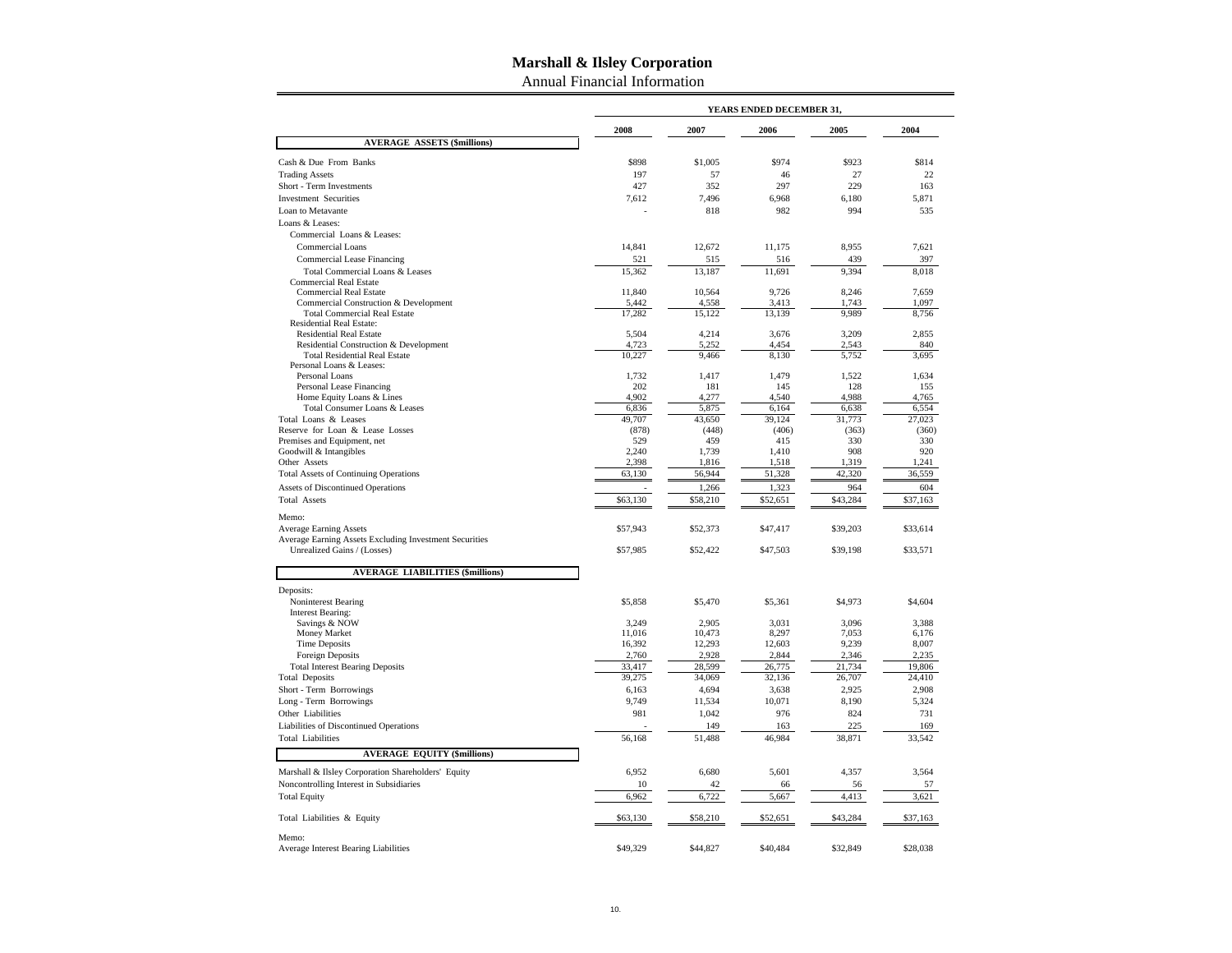Annual Financial Information

|                                                                                                                                                                                                                                                                                                                                                                                                                                                                                                        | 2008                                                                                                                          | 2007                                                                                                                                  | 2006                                                                                                                         |                | 2005                                                                                                                         |             | 2004                                                                                                                         |             |
|--------------------------------------------------------------------------------------------------------------------------------------------------------------------------------------------------------------------------------------------------------------------------------------------------------------------------------------------------------------------------------------------------------------------------------------------------------------------------------------------------------|-------------------------------------------------------------------------------------------------------------------------------|---------------------------------------------------------------------------------------------------------------------------------------|------------------------------------------------------------------------------------------------------------------------------|----------------|------------------------------------------------------------------------------------------------------------------------------|-------------|------------------------------------------------------------------------------------------------------------------------------|-------------|
| <b>KEY RATIOS</b>                                                                                                                                                                                                                                                                                                                                                                                                                                                                                      |                                                                                                                               |                                                                                                                                       |                                                                                                                              |                |                                                                                                                              |             |                                                                                                                              |             |
| Net Interest Margin (FTE) / Avg. Earning Assets<br>Interest Spread (FTE)                                                                                                                                                                                                                                                                                                                                                                                                                               | 3.12 %<br>2.67                                                                                                                | 3.14 %<br>2.47                                                                                                                        | 3.24<br>2.60                                                                                                                 | %              | 3.38<br>2.88                                                                                                                 | %           | 3.61<br>3.29                                                                                                                 | %           |
| Efficiency Ratio                                                                                                                                                                                                                                                                                                                                                                                                                                                                                       | n.m.                                                                                                                          | 56.0                                                                                                                                  | 51.3                                                                                                                         |                | 50.7                                                                                                                         |             | 50.8                                                                                                                         |             |
| Return on Assets - Income from Continuing Operations<br>Return on Assets - Net Income                                                                                                                                                                                                                                                                                                                                                                                                                  | n.m.<br>n.m.                                                                                                                  | 0.87<br>1.98                                                                                                                          | 1.26<br>1.53                                                                                                                 |                | 1.39<br>1.63                                                                                                                 |             | 1.45<br>1.63                                                                                                                 |             |
| Return on M&I Shareholders' Equity - Income from Continuing Operations<br>Return on M&I Shareholders' Equity - Net Income                                                                                                                                                                                                                                                                                                                                                                              | n.m.<br>n.m.                                                                                                                  | 7.44<br>17.23                                                                                                                         | 11.56<br>14.42                                                                                                               |                | 13.46<br>16.21                                                                                                               |             | 14.84<br>17.00                                                                                                               |             |
| Equity / Assets (End of Period) (b)                                                                                                                                                                                                                                                                                                                                                                                                                                                                    | 10.1                                                                                                                          | 11.8                                                                                                                                  | 11.0                                                                                                                         |                | 10.4                                                                                                                         |             | 9.9                                                                                                                          |             |
| <b>MARGIN ANALYSIS (a)</b>                                                                                                                                                                                                                                                                                                                                                                                                                                                                             |                                                                                                                               |                                                                                                                                       |                                                                                                                              |                |                                                                                                                              |             |                                                                                                                              |             |
| Loans and Leases:                                                                                                                                                                                                                                                                                                                                                                                                                                                                                      |                                                                                                                               |                                                                                                                                       |                                                                                                                              |                |                                                                                                                              |             |                                                                                                                              |             |
| Commercial Loans & Leases<br>Commercial Real Estate<br><b>Residential Real Estate</b><br>Home Equity Loans & Lines<br>Personal Loans & Leases<br>Total Loans & Leases<br>Due from Metavante<br><b>Investment Securities</b><br><b>Trading Securities</b><br>Short-Term Investments<br>Interest Income (FTE) / Avg. Interest Earning Assets<br><b>Interest Bearing Deposits:</b><br>Savings & NOW<br>Money Market<br><b>Time Deposits</b><br>Foreign Deposits<br><b>Total Interest Bearing Deposits</b> | 5.56 %<br>6.02<br>5.90<br>6.28<br>6.38<br>5.89<br>4.77<br>1.51<br>2.11<br>5.70<br>%<br>0.57 %<br>1.92<br>3.80<br>1.81<br>2.70 | 7.52 %<br>7.49<br>7.16<br>7.48<br>7.73<br>7.43<br>4.40<br>5.27<br>1.95<br>5.11<br>7.05<br>%<br>1.28 %<br>4.23<br>4.94<br>4.92<br>4.31 | 7.38<br>7.41<br>7.05<br>7.28<br>7.24<br>7.30<br>4.40<br>5.21<br>1.45<br>4.94<br>6.91<br>1.24<br>4.04<br>4.54<br>4.88<br>4.05 | %<br>$\%$<br>% | 6.06<br>6.27<br>6.13<br>6.28<br>6.06<br>6.17<br>4.39<br>5.01<br>0.90<br>3.25<br>5.92<br>0.79<br>2.48<br>3.15<br>3.09<br>2.59 | %<br>%<br>% | 4.94<br>5.50<br>5.53<br>5.49<br>5.17<br>5.31<br>4.28<br>4.95<br>1.26<br>1.28<br>5.21<br>0.68<br>0.87<br>2.21<br>1.22<br>1.42 | %<br>%<br>% |
| Short - Term Borrowings                                                                                                                                                                                                                                                                                                                                                                                                                                                                                | 2.27                                                                                                                          | 5.04                                                                                                                                  | 5.13                                                                                                                         |                | 3.63                                                                                                                         |             | 2.10                                                                                                                         |             |
| Long - Term Borrowings                                                                                                                                                                                                                                                                                                                                                                                                                                                                                 | 4.66                                                                                                                          | 5.07                                                                                                                                  | 4.73                                                                                                                         |                | 4.03                                                                                                                         |             | 3.68                                                                                                                         |             |
| Interest Expense / Avg. Interest Bearing Liabilities                                                                                                                                                                                                                                                                                                                                                                                                                                                   | 3.03<br>%                                                                                                                     | 4.58 %                                                                                                                                | 4.31                                                                                                                         | $\%$           | 3.04                                                                                                                         | %           | 1.92                                                                                                                         | %           |
| Net Interest Margin (FTE) / Avg. Earning Assets                                                                                                                                                                                                                                                                                                                                                                                                                                                        | 3.12<br>%                                                                                                                     | 3.14<br>%                                                                                                                             | 3.24                                                                                                                         | %              | 3.38                                                                                                                         | %           | 3.61                                                                                                                         | %           |
| Interest Spread (FTE)                                                                                                                                                                                                                                                                                                                                                                                                                                                                                  | 2.67<br>%                                                                                                                     | 2.47 %                                                                                                                                | 2.60                                                                                                                         | $\%$           | 2.88                                                                                                                         | %           | 3.29                                                                                                                         | %           |
| <b>CREDIT QUALITY (\$millions)</b>                                                                                                                                                                                                                                                                                                                                                                                                                                                                     |                                                                                                                               |                                                                                                                                       |                                                                                                                              |                |                                                                                                                              |             |                                                                                                                              |             |
| Nonaccrual Loans & Leases<br>Nonaccrual Loans Held for Sale<br>Total Nonperforming Loans & Leases<br>Other Real Estate Owned (OREO)                                                                                                                                                                                                                                                                                                                                                                    | \$1,457.8<br>69.2<br>\$1,527.0<br>320.9<br>\$1,847.9                                                                          | \$686.9<br>\$686.9<br>115.1<br>\$802.0                                                                                                | \$264.9<br>\$264.9<br>25.5<br>\$290.4                                                                                        |                | \$134.7<br>\$134.7<br>8.9<br>\$143.6                                                                                         |             | \$127.8<br>\$127.8<br>8.0<br>\$135.8                                                                                         |             |
| Total Nonperforming Assets (c)                                                                                                                                                                                                                                                                                                                                                                                                                                                                         |                                                                                                                               |                                                                                                                                       |                                                                                                                              |                |                                                                                                                              |             |                                                                                                                              |             |
| <b>Renegotiated Loans</b>                                                                                                                                                                                                                                                                                                                                                                                                                                                                              | \$270.3                                                                                                                       | \$224.4                                                                                                                               | \$0.1                                                                                                                        |                | \$0.2                                                                                                                        |             | \$0.2                                                                                                                        |             |
| Loans Past Due 90 Days or More                                                                                                                                                                                                                                                                                                                                                                                                                                                                         | \$14.5                                                                                                                        | \$13.9                                                                                                                                | \$3.0                                                                                                                        |                | \$5.7                                                                                                                        |             | \$4.4                                                                                                                        |             |

Notes: (a) Based on average balances excluding fair value adjustments for available for sale securities. (b) Includes preferred equity and noncontrolling interest in subsidiaries.

c) Beginning with the second quarter of 2009, the Corporation modified its definition of nonperforming loans & leases and nonperforming assets to exclude renegotiated)<br>loans and loans past due 90 days or more because these for this reclassification.